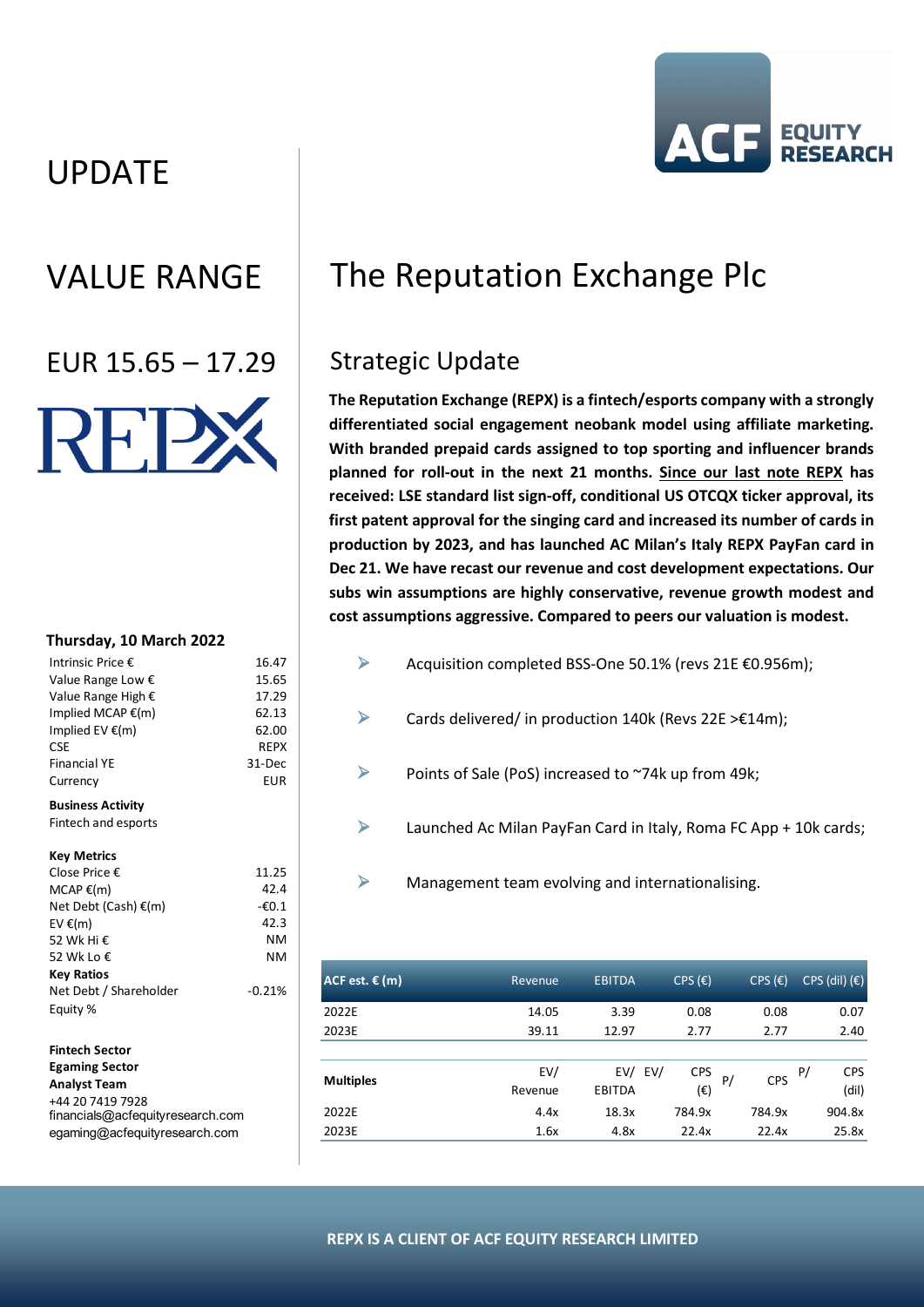|                                | No. of           |              |
|--------------------------------|------------------|--------------|
|                                | <b>Shares</b>    | <b>Fully</b> |
| <b>Share Price History</b>     | in issue diluted |              |
|                                |                  |              |
| NoSh (m)                       | 3.272            | 3.772        |
| <b>Implied Intrinsic Price</b> | €18.99           | €16.47       |
| Value Range Low                | €17.09           | €15.65       |
| Value Range High               | €20.88           | €17.29       |
| <b>CSE</b>                     | REPX             |              |
| <b>Financial YE</b>            | 31-Dec           |              |
| <b>Reporting Currency</b>      | EUR              |              |
|                                |                  |              |
| NoSh (m)                       |                  | 3.272        |
|                                |                  |              |
| NoSh (m) expected              |                  | 3.772        |
| dilution (Exp D)               |                  |              |
|                                |                  |              |
| NoSh (m) full dilution (FD)    |                  | 3.772        |
| <b>Key Metrics</b>             | €                | adj.         |
| MCAP (m)                       | 62.1             | 62.1         |
| Net Debt (Cash) (m)            | (0.1)            | (0.1)        |
| EV(m)                          | 62.0             | 62.0         |
| 52 Wk Hi                       | NΜ               | <b>NM</b>    |
| 52 Wk Lo                       | NΜ               | <b>NM</b>    |
| Free Float                     | ΝM               | ΝM           |
| *Key Metrics FCF adj.          | <b>2022E</b>     | 2023E        |
|                                |                  |              |
| CPS (C\$)                      | 0.08             | 2.77         |
| CPS (Exp D) (C\$)              | 0.08             | 2.77         |
| CPS (FD) (C\$)                 | 0.07             | 2.40         |
| P/CPS                          | 784.9x           | 22.4x        |
| P/CPS (Exp D)                  | 784.9x           | 22.4x        |
| P/CPS (FD)                     | 904.8x           | 25.8x        |

*REPX compares itself to other non-bricks and mortar banking companies such as Revolut, N26 and Monzo, which offer prepaid cards.*

### **Investment Case**

**REPX is a fintech 'neobank' and esports company with a unique 'social selling' model leveraging social media and affiliate marketing to monetize the massive fan base of, sports teams, egaming, celebrities and entertainers.** REPX's social selling fan offering delivers (via affiliate marketing) co-branded prepaid cards and other digital products. It splits revenues with the sports teams/celebrities and Visa/Mastercard. REPX's model delivers lower SACs vs. neobank peers by accessing the distribution power of top-global brands.

**• Market opportunity - Top brands targeted by REPX have a reach of ~480m followers -** REPX onboarded **10 partners** including two of the biggest global sports clubs. Our extremely conservative conversion rate of 0.07-0.35%, means REPX net subs can exceed **~1m** from this initial audience by 24E in our forecasts. Allied Market Research, expects the global neo / challenger bank market to reach \$471bn by 2027, representing a CAGR of 48.1% during 2019A-2027E.

**• Positioning - REPX ranks 9th amongst fintech brands for brand sponsorship** (see exhibit) REPX will **enter the esports market** via a partnership strategy to launch a payment/prize collection app aimed at unbanked / junior gamers. REPX's distribution power is a material competitive advantage with lower SACs and earlier positive FCF cf. other early stage fintech / esport start-ups.

- **• Delivery of products** Top brands in receipt of REPX products (examples)
- **• Delivered - AC Milan** football club PayFan Card and app.
- **• Delivered - Roma** football club PayFan Card and app.
- **• More expected product launches** REPX has multiple launches in its pipeline.

**• Valuation approach –** we have used DCF, weighted estimates and trading (x). Our DCF valuation approach leads to an **REPX value of ~EUR 62m.** Our weighted estimate valuation leads to an **REPX value of ~EUR 191m.**

Our EV / sub peer valuation approach implies a REPX value of **~EUR 750m.**

### **Catalysts**

LSE standard list introduction; equity capital raise (raised €1.2m since our last note for use in operations); fulfilment of €3.5m Vienna listed bond (€1.3m raised to date); launch of new products; more partnerships with worldrenowned sports teams and celebrities; majority stake sale to a strategic partner (Deloitte is mandated to help REPX examine strategic partner options).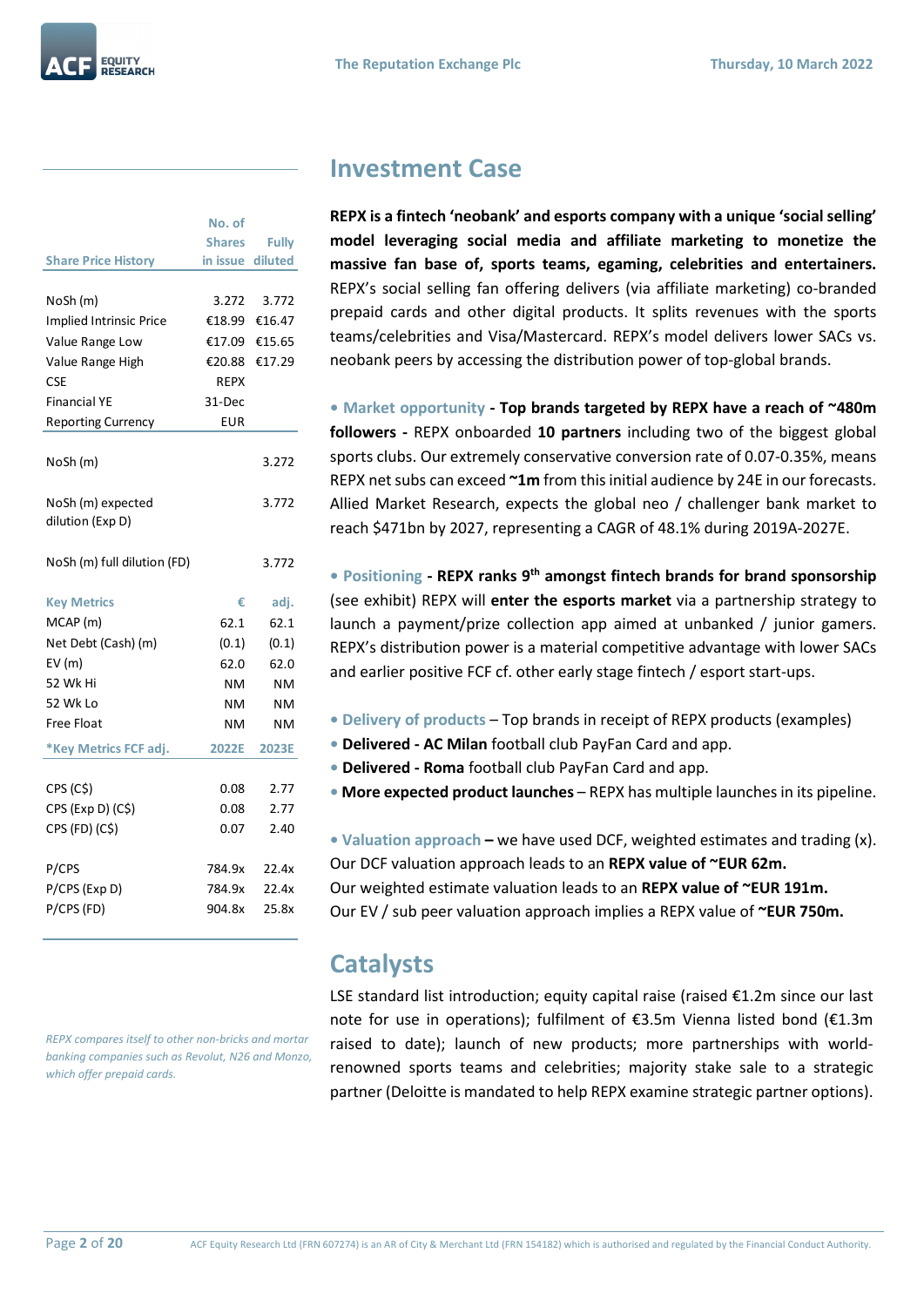

### **Operational Progress Overview**

**During 2021 since our last note REPX has delivered.** Despite significant delays and challenges largely out of REPX's control including Brexit, LSE listing requirements and the pandemic, REPX has executed significant elements of its strategy and transformed into a very different organisation during 2021.

- **Strengthened board** in prep for LSE standard list introduction (see below);
- **Audited** YE20 financials;
- **Acquired** 50.1% of software and web developer BSS-One Revs 21E €0.956m;
- **Extended** distribution network to **99k PoS** in Italy;
- **Produced cards –** 140k (100K prepaid and 40 K gift), further 260k ordered;
- **PoS signed agreements:** Mooney-Sisal 49k and Epipoli 25k, total 74k.

| Fan base (m)          | <b>Type</b> | <b>Followers</b> | % of active<br>followers | <b>Active</b><br><b>Followers</b> |
|-----------------------|-------------|------------------|--------------------------|-----------------------------------|
| Bundesliga Team       | FC          | 150.00           | 50%                      | 75.00                             |
| Real Madrid C.F.      | FC          | 53.40            | 50%                      | 26.70                             |
| A.C. Milan            | FC          | 46.64            | 50%                      | 23.32                             |
| A.S. Roma             | FC          | 12.90            | 50%                      | 6.45                              |
| Napoli                | FC          | 8.00             | 50%                      | 4.00                              |
| Glasgow Rangers       | FC          | 2.00             | 50%                      | 1.00                              |
| Granada               | FC          | 1                | 50%                      | 0.5                               |
| Parma Calcio 1913     | FC          | 0.77             | 50%                      | 0.38                              |
| Udinese Calcio        | FC          | 0.61             | 50%                      | 0.30                              |
| eSerie A TIM          | esports     | 47.00            | 50%                      | 23.50                             |
| 8x Mille card         | Charity     | 39.00            | 50%                      | 19.50                             |
| <b>Total Fan Base</b> |             | 361.32           | 50%                      | 180.66                            |
|                       |             |                  |                          |                                   |

#### **Exhibit 1: Total fan base from signed partnerships**

Sources: ACF Equity Research; Company reports; Management.

Cards delivered, in production/ordered 2021A for football clubs, total 495k. REPX has delivered 20k cards to Roma FC. A further 120k cards are in production split between Milan, Real Madrid, Wolverhampton and Torino. A further 200k cards (8xMille) have been ordered for 2Q22E launch.

On 28 September 2021, REPX received **patent approval** for the 'Metodo e Sistema per la Notifica Personalizzata di Pagamento Elettronici, in Particolare Tramite Carte di Pagamento' (Method and System for the Personalised Notification of Electronic Payments, in particular, through Payment Cards). The technology allows card users to select a song or football anthem, that plays each time the card is used.

*Note that the Russian/Ukraine conflict may impact the delivery of new products and the company's time lines in unforeseen ways.*

*Note that the Russian/Ukraine conflict may impact the delivery of new products and the company's time lines in unforeseen* 

*ways.*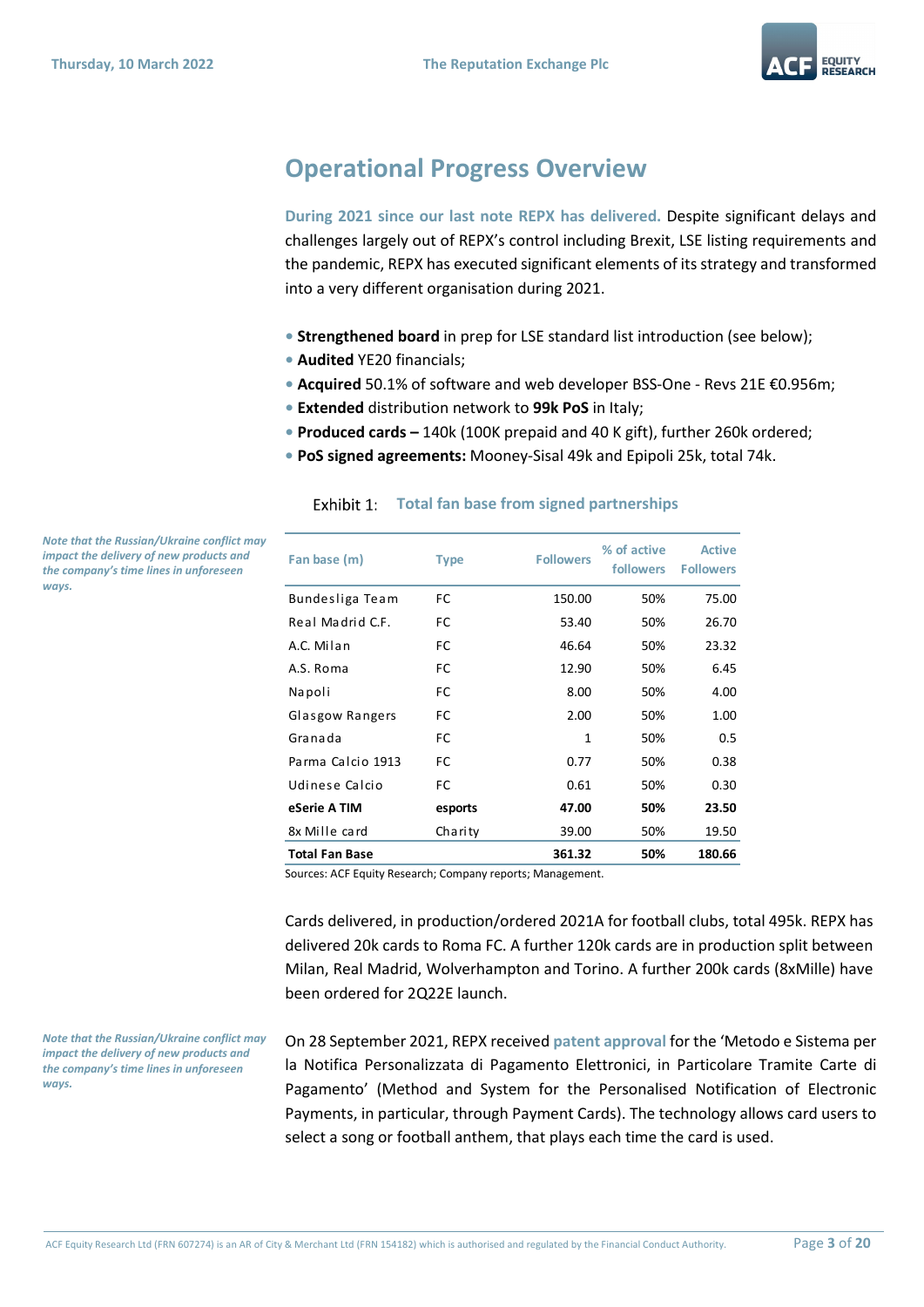

Products that went live in 2021 **-** The **PayFan Card** with singing capabilities, (Milan and Roma) Project **Gift Card Note that** the 8xMille is a charitable donation card – a selffunding, partnership driven, REPX branding strategy.

**For 2022 we expect the following new products -** The Fashion Card, Two Chip Card and the Black Box Card. *Note that the Russian/Ukraine conflict may impact the delivery of new products and the company's time lines in unforeseen ways.* 

In our previous note we confirmed that REPX listed on the Cyprus Stock Exchange ("CSE"). REPX is applying for the equivalent of an EML licence in the European Union via Latvia as REPX expects this to be a faster and less expensive process compared with the FCA EML licence process. During Dec 21 the LSE approved REPX's prospectus for the standard list. According to REPX management, the US's OTCQX has approved REPX's inclusion subject to execution of its LSE Standard List IPO. The OTCQX US ticker will provide REPX with easier access to US investors and liquidity. OTCQX additional trading volumes are printed through London.

| <b>Counterparty</b>      |        | <b>Status</b>                                                                                                         | <b>Service/Relationship</b>                               |  |  |  |
|--------------------------|--------|-----------------------------------------------------------------------------------------------------------------------|-----------------------------------------------------------|--|--|--|
| <b>BSS ONE</b>           |        | Acquired control                                                                                                      | App SoW and development                                   |  |  |  |
| Vanquish<br>Investments  | Global | Signed Agreement (+unsigned draft)                                                                                    | Marketing & Sales partner                                 |  |  |  |
| The Lifestyle Card Ltd   |        | Signed Agreement                                                                                                      | UK loyalty / discount programme                           |  |  |  |
| Onfido                   |        | Signed T&Cs and Sales Order                                                                                           | <b>KYC</b>                                                |  |  |  |
| <b>Thames Technology</b> |        | Signed Agreement                                                                                                      | Card issuer                                               |  |  |  |
| Railsbank                |        | Prepaid Card Specs (updated) Railsbank<br>Account Merchant Application Form<br><b>Prepaid Card Services Agreement</b> | Card issuer counterparty - Visa<br>North America, EU, UK) |  |  |  |
| Es Solo                  |        | Signed – issuing first 10k cards for Real<br>Madrid's LatAm fan base                                                  | Card issuer counterparty -Visa<br>and Mastercard (LatAm   |  |  |  |
| Mooney S.p.A             |        | Signed Agreement                                                                                                      | Card issuer and PoS top-up<br>service                     |  |  |  |
| Epipoli S.pA             |        | Signed Agreement                                                                                                      | PoS Gift cards and commercial<br>agreement                |  |  |  |

#### **Exhibit 2:** Supplier agreement status as of 18 Jun 21

Sources: ACF Equity Research, Management discussion, Deloitte Financial Advisory.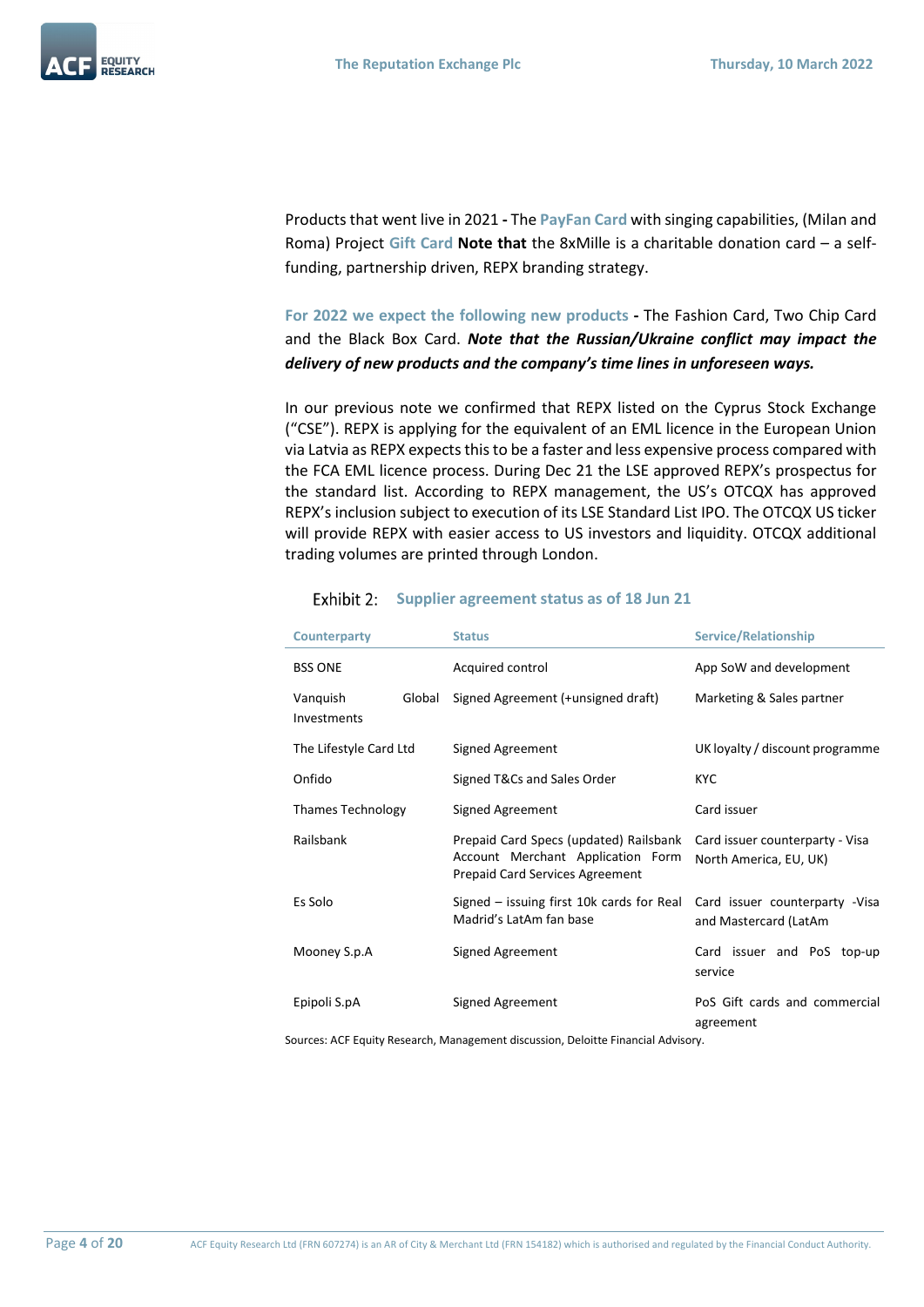

### **Management Team**

#### **Executive Chairman, Ezio Simonelli**



Ezio was acting president of the Lega Serie A (governing body) in 2017 Ezio's experience is in accounting and auditing. He is managing partner at Simonelli Associati. Ezio is on the BoD of Fondazione Banca Popolare Milano; a Member of Statutory Auditors at Mondadori SpA and Recrodati SpA; and a Chair of Statutory Auditors at Sisal Group SpA, Vortice SpA and Mediaset Italia. Ezio has authored several corporate finance books.

#### **Chief Executive Officer, Ian Clowes**



Ian is a former Chairman of Paynetics (a UK FCA regulated card issuer). Ian has 10+ years of experience working in the fintech sector, serving on the board of several fintech companies in the airline, commodities and financial sectors. Ian was also founder and CEO of Payment Cloud Technologies (PCT) – a digital payment solutions company. He was also Director and Head of Banking Operations at Abbey (now Santander).

### **Managing Director / Acting CFO, Claudio Garavaglia**



Claudio is the Deputy Chairman of Ambrosetti Asset Management and former CEO of Pegaso Investimenti and Mittel Capital Markets. Claudio has 35 years of experience in investment banking, M&A, capital markets, asset management and IPOs (particularly mid-cap). Claudio has been an MD of Lazard, Société Générale and Wells Fargo, managed over 250 corporate deals, achieving private equity cash exits above 7x.

#### **SVP, Head of Business Development, Amanda Harrison**



Amanda was a member of the Paynetics UK Executive Board, developing Paynetics' first 100 Days 'Go to Market Strategy', signing 15 brands in under 12m. She was part of Paynetics application for an Electronic Money Institution (EMI) license from the UK's FCA. She has previously worked highly successfully in business development and sales in payment solutions for PPS (an EML company), FIS Global and Omnio.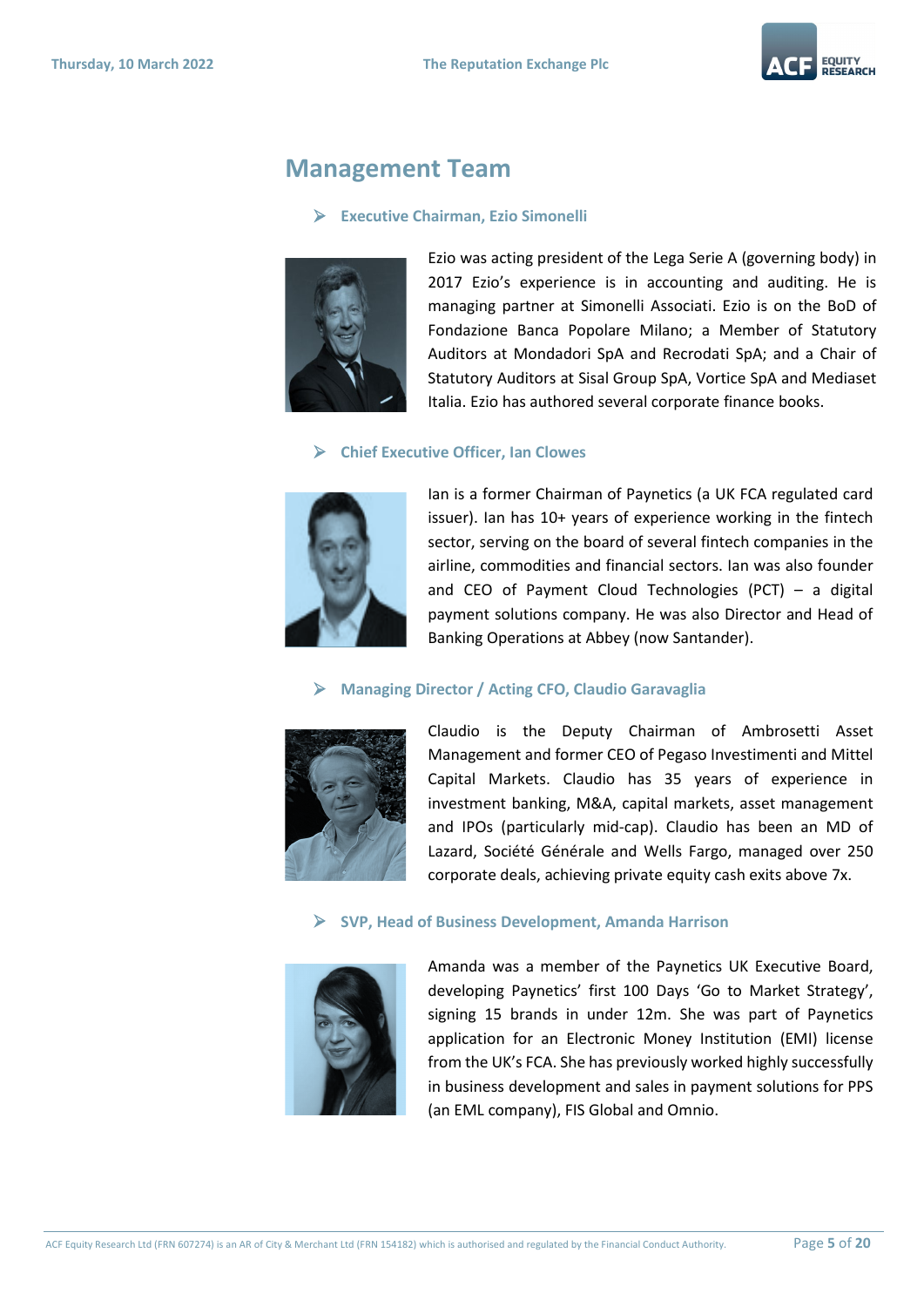

### **Board of Directors (selection)**

#### **Non-Executive Director, Ernesto Paolillo**



Ernesto is a former CEO of Fondazione Banca Popolare di Milano; from 2005-2012, CEO of Inter F.C.. Ernesto teaches Economics and Management of Sports Enterprises at the Università Cattaneo – LIUC in Castellanza, Italy. Ernesto is the ViP of Banca Akros, President of Finetwork (Financial Network srl), is on the BoD at Fiera Milan SpA, the SEA (Società Esercizi Aeroportuali), the Pier Lombardo Foundation and the Emergency Foundation. He is also honorary President of the Forex Club.

#### **Non-Executive Director, Prof. Francesco De Leo**



Francesco is a member of the UN Global Sustainability Index Institute, presenting in Davos (WEF) since 2012. He is Exec. Chair of Kaufmann & Partners (K&P), a telco and media corporate finance advisor. Amongst others, he served as a senior executive officer at IFIL (now, Exor), FCA (Fiat-Chrysler Automobiles), Ferrari, Worms, Juventus F.C., Telecom Italia, Wind Telecom, the Board of TIM and Qualcomm backed Graviton. He has a BA Econ. (Bocconi) and a Ph.D. in Strategy and Organisation (UCLA).

### **Non-Executive Director, Prof. Vincenzo Riccardo Vespri**



Vincenzo is a Professor of Mathematics at the University of Florence. Vincenzo specialises in mathematical economics, finance and new technology, including blockchain. Vincenzo was recently appointed by the Italian Ministry of University and Research, as its representative at the G7 scientific institution of the Carnegie Group.

**Independent Non-Executive, Basil Petrides LL.B.**



Basil is a Chartered Member of the UK's CISI. He has extensive experience in capital markets including IPOs and secondary placements and NED roles. Basil has previously worked at HSBC Group, LME member Gerald, ADM a Fortune 500 company, Goldenberg Heymeyer & Co., brokers Hartmann Capital, and also Beaufort, an AiM specialist. He is a financial markets commentator and volunteers at London's Royal Free Hospital.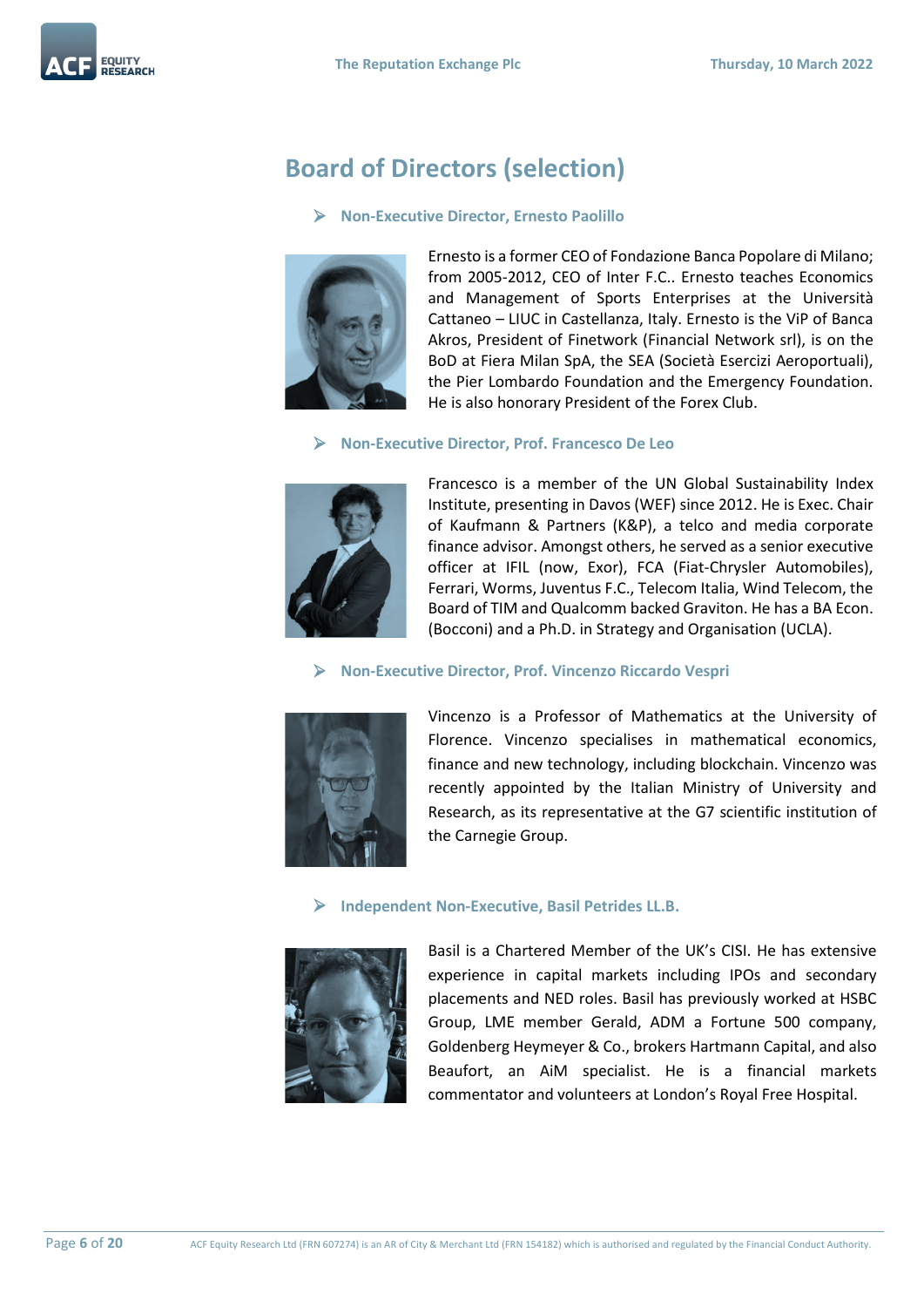

### **Valuation - DCF**

#### **Exhibit 3: REPX WACC, DCF and Value Range**

| ACF est. $\epsilon$ (m) | 2021E   | 2022E | 2023E | 2024F | 2025E |
|-------------------------|---------|-------|-------|-------|-------|
| Revenue                 | 1.09    | 14.05 | 39.11 | 60.42 | 76.67 |
| EBITDA                  | $-1.30$ | 3.39  | 12.97 | 20.52 | 26.36 |
| Net income              | $-1.33$ | 2.58  | 9.93  | 15.73 | 20.21 |
| FCF                     | $-1.94$ | 0.26  | 9.07  | 15.97 | 21.10 |
| CPS (dil) $(E)$         | $-0.62$ | 0.07  | 2.40  | 4.23  | 5.59  |

*Our forecasts are based on a normalised proforma approach for 2019 and 2020 and consolidated for the BSS One acquisition for 2020 and forecast periods.* 

*We see fair value of REPX at EUR 16.47 per share.*

| <b>REPX - WACC Calc</b>                          |        |
|--------------------------------------------------|--------|
| Pre-tax cost of debt                             | 0.0%   |
| ETR                                              | 23.2%  |
| After-tax cost of debt                           | 0.0%   |
| Current Leverage                                 | 0.0%   |
| Debt/(Cash)                                      |        |
| Equity                                           | 0.2    |
| Target Leverage                                  | 0.0%   |
| D / (D+E)                                        | 0.0%   |
| $ACF \beta$ adj levered                          | 1.80   |
| rf                                               | 2.00%  |
| ERP                                              | 5.7%   |
| Cost of equity                                   | 12.2%  |
| Risk adj.                                        | 3.5%   |
| WACC                                             | 15.74% |
| Note: Successful completion of feasibility study |        |

will significantly reduce our WACC.

**We have reduced our WACC by 4% based on project execution progress since our last note. We arrive at a discount rate of 15.74% for REPX as shown in the calculation here. We use an additional risk adjustment factor of ~3.**5**% as REPX is still in its early stage of operations.**

*We have used a Terminal Value FCF growth rate of 3.5%.* 

*Our terminal growth rate is based on average global GDP growth.* 

*Using a Terminal Value growth, (rather than a multiple), is a particularly conservative approach.* 

*Our GDP based growth rate assumption is also conservative for a fintech stock.*

| <b>Valuation Range</b>                 |        |       |
|----------------------------------------|--------|-------|
| NPV FCF $(\epsilon m)$                 | 62.0   |       |
| Net Debt/(Cash) (k)                    | $-0.1$ |       |
| Fair Value $(\epsilon m)$              | 62.1   |       |
| NoSh (m)                               | 3.3    |       |
| NoSh (diluted) (m)                     | 3.8    |       |
| Intrinsic Value Per Share $(\epsilon)$ | 16.47  |       |
| Close Price $(\epsilon)$               | 11.25  |       |
| VR (low - high)                        | 15.65  | 17.29 |
| VR Spread                              | 10.00% |       |
| Implied VR (low - high)                | 39.1%  | 53.7% |

**Note:** implied value range in this ACF research note is based upon diluted shares in issue (0m) at the date of this note.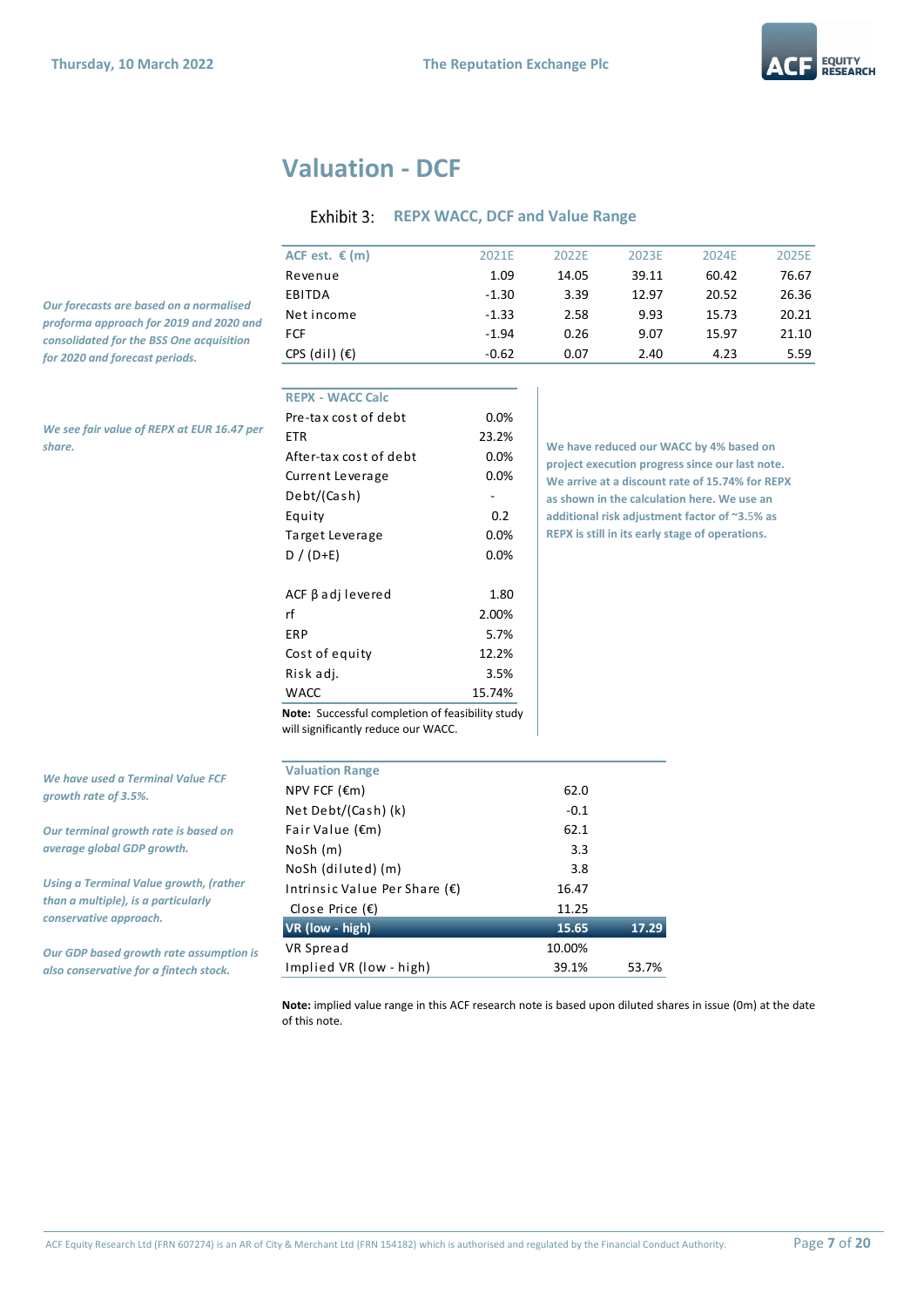*DCF valuation €62.1m, at 10% standard deviation suggesting €15.65-17.29 per share at full dilution pre-new money (£13.01-14.38 per share).*

**EQUITY** DESEADCH

*Using listed peer group multiple averages for FCF and EBITDA and then also peer group average margin for REPX suggests a weighted fair value of €191m.*

### **Sensitivity Analysis**

Our valuation is conservative. We have factored in a risk adjustment to account for execution uncertainties associated with the REPX project, which we have lowered in this note due to execution progress since our last note. In exhibit 4 below, we show our Discounted Cash Flow (DCF) valuation in more detail. **We have used a 10% standard deviation to reflect current market conditions up from a 5% sd. Our fully diluted s/p range is €15.65 – 17.29 (£13.10-14.38) pre new money.**

In exhibit 9 below, in the revenue drivers' section, we have assumed a subscriber conversion rate of 0.9% to 0.45% out to 2025E, which is between our low and mid case and transaction volumes (card usage) of EUR 40 p.a. per sub (customer/cardholder), and an aggressive churn rate of 40% amongst other conservative factors. **Our DCF valuation approach leads to a REPX value of ~EUR 62.1m reflecting operational progress but tempered with a 100% increase in the standard deviation of our value range and a higher WACC reflecting current market conditions.** 

#### **Exhibit 4:** Cash Flow model

| REPX DCF $(\epsilon m)$ | 2021E   | 2022E   | 2023E   | 2024E   | 2025E   | <b>Terminal</b><br>Value |
|-------------------------|---------|---------|---------|---------|---------|--------------------------|
| EBITDA                  | $-1.30$ | 3.39    | 12.97   | 20.52   | 26.36   |                          |
| Working Capital         | $-0.13$ | $-0.85$ | $-0.40$ | 0.21    | 0.86    |                          |
| Capex                   | $-0.50$ | $-2.60$ | $-1.60$ | $-1.10$ | $-1.10$ |                          |
| Taxes                   | 0.00    | 0.00    | $-0.78$ | $-3.01$ | $-4.76$ |                          |
| Cash flow after-tax     | $-1.94$ | $-0.06$ | 10.19   | 16.63   | 21.36   | 78.09                    |
| NPV €(m)                | $-1.67$ | $-0.05$ | 6.57    | 9.26    | 10.28   | 37.60                    |
| <b>Total NPV</b>        | 62.00   |         |         |         |         |                          |
| Cash                    | 0.13    |         |         |         |         |                          |
| Debt                    | 0.00    |         |         |         |         |                          |
| Implied equity          | 62.13   |         |         |         |         |                          |

Sources: ACF Research Estimates; Company reports.

#### **Valuation (€m) sensitivity to Terminal Growth and WACC**

|                         |     | Equity value        |       |       |       |        |
|-------------------------|-----|---------------------|-------|-------|-------|--------|
|                         |     | Terminal Growth (%) |       |       |       |        |
|                         |     | 2.5%                | 3.0%  | 3.5%  | 4.0%  | 4.5%   |
|                         | 12% | 87.38               | 91.05 | 95.16 | 99.80 | 105.08 |
| $\overline{\left( \%)}$ | 14% | 70.70               | 72.98 | 75.49 | 78.26 | 81.32  |
| WACC                    | 16% | 58.95               | 60.48 | 62.13 | 63.92 | 65.87  |
|                         | 18% | 50.23               | 51.30 | 52.44 | 53.67 | 54.99  |
|                         | 20% | 43.48               | 44.26 | 45.08 | 45.96 | 46.90  |
|                         | 22% | 38.10               | 38.69 | 39.30 | 39.95 | 40.64  |

Sources: ACF Research Estimates.

*In exhibit 4 we show our Discounted Cash Flow (DCF) valuation in more detail.*

*Our forecasts are based on a normalised proforma approach for 2019 and 2020 and consolidated for the BSS One acquisition for 2020 and the forecast periods.*

*We used a terminal value growth rate for FCF of 3.5% as opposed to a terminal value multiple of e.g., EV/FCF or EV/EBITDA. This is a particularly conservative approach.*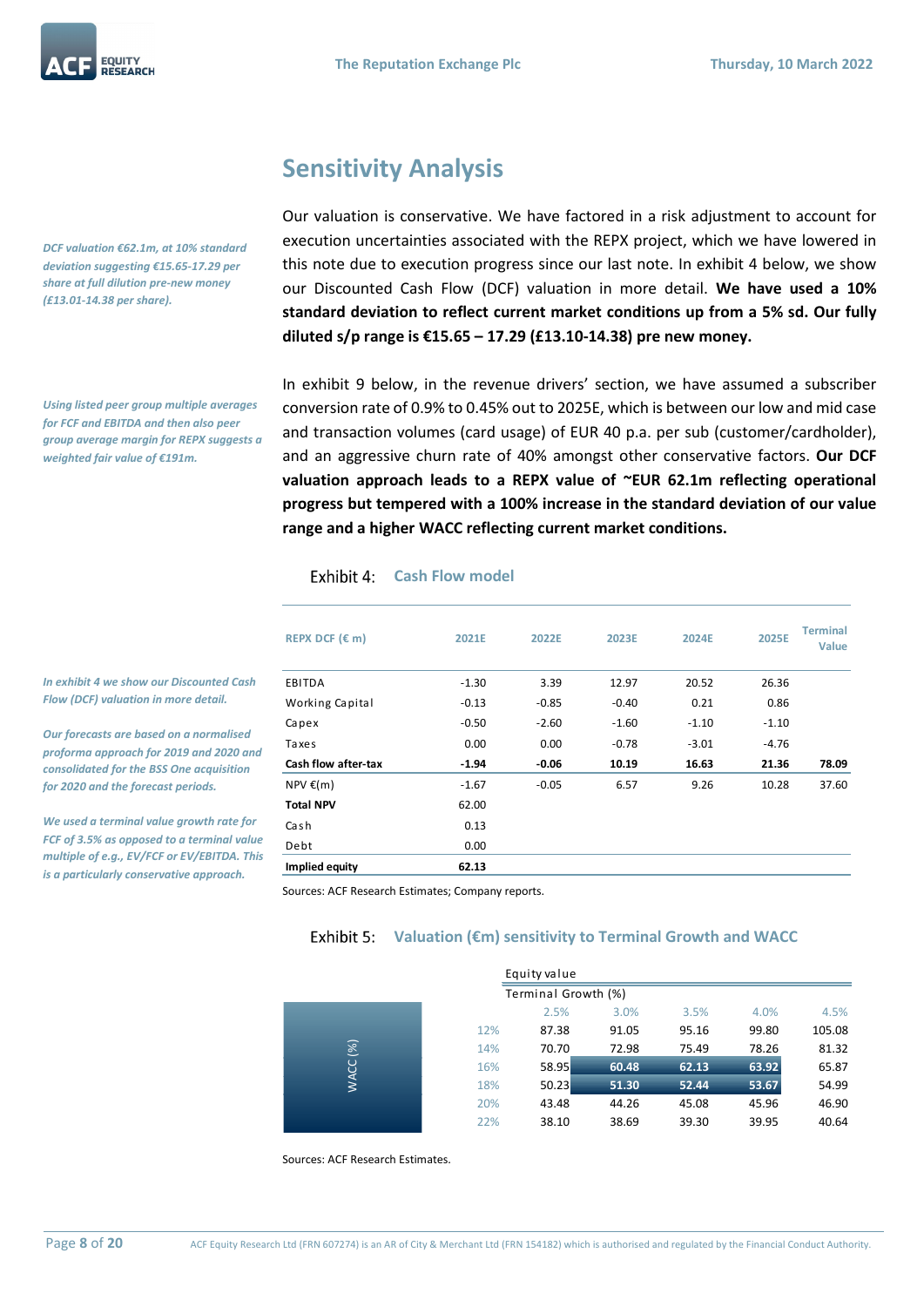

*Large addressable market opportunity. We consider REPX relevant valuation peers to be the global neo and challenger banking market.* 

### **Peer Group Comparators**

In our most relevant peer group for REPX are companies in the Neo and Challenger banking sector. These include business such as Nubank, Chime, N26, Monzo and Revolut. However, these companies are not listed, which makes it difficult to get the data needed for peer comparison.

Nevertheless, we have provided a contemporary estimate of value per customer where this has been possible.

We have used the most up to date public sources available for these private neobanks. We have compared our inferred valuations per customer for the private neobanks with our implied valuation per customer for REPX based on our 2021E forecasts for subscribers to the REPX cards. The results are very favourable for REPX investors.

We have also chosen listed fintech companies which offer payments technology and solutions including prepaid cards, debit cards and other payment instruments. These are REPX's closest and most relevant peers for valuation purposes, in our view.

Where relevant data is available we have also included the listed peers in our valuation per customer table.

REPX is excluded from the constituents of our average or median values in the peer group metrics at the bottom of exhibit 7. We have excluded REPX from these values to make the comparison with the rest of the peer group as clean and undistorted as possible.

The neo and challenger banking peers are typically valued on a per card basis. These businesses, excluding outliers, justify valuations in the range of EUR 550-2,000 per customer (subscriber). Revolut's valuation of EUR 30bn with around 15m customers, equates to a valuation of approximately EUR 2,018 per subscriber. Similarly, Chime is valued at EUR 1,911 per subscriber (with a valuation of €23bn) and Nubank is valued at EUR 573 per subscriber (valuation €27bn).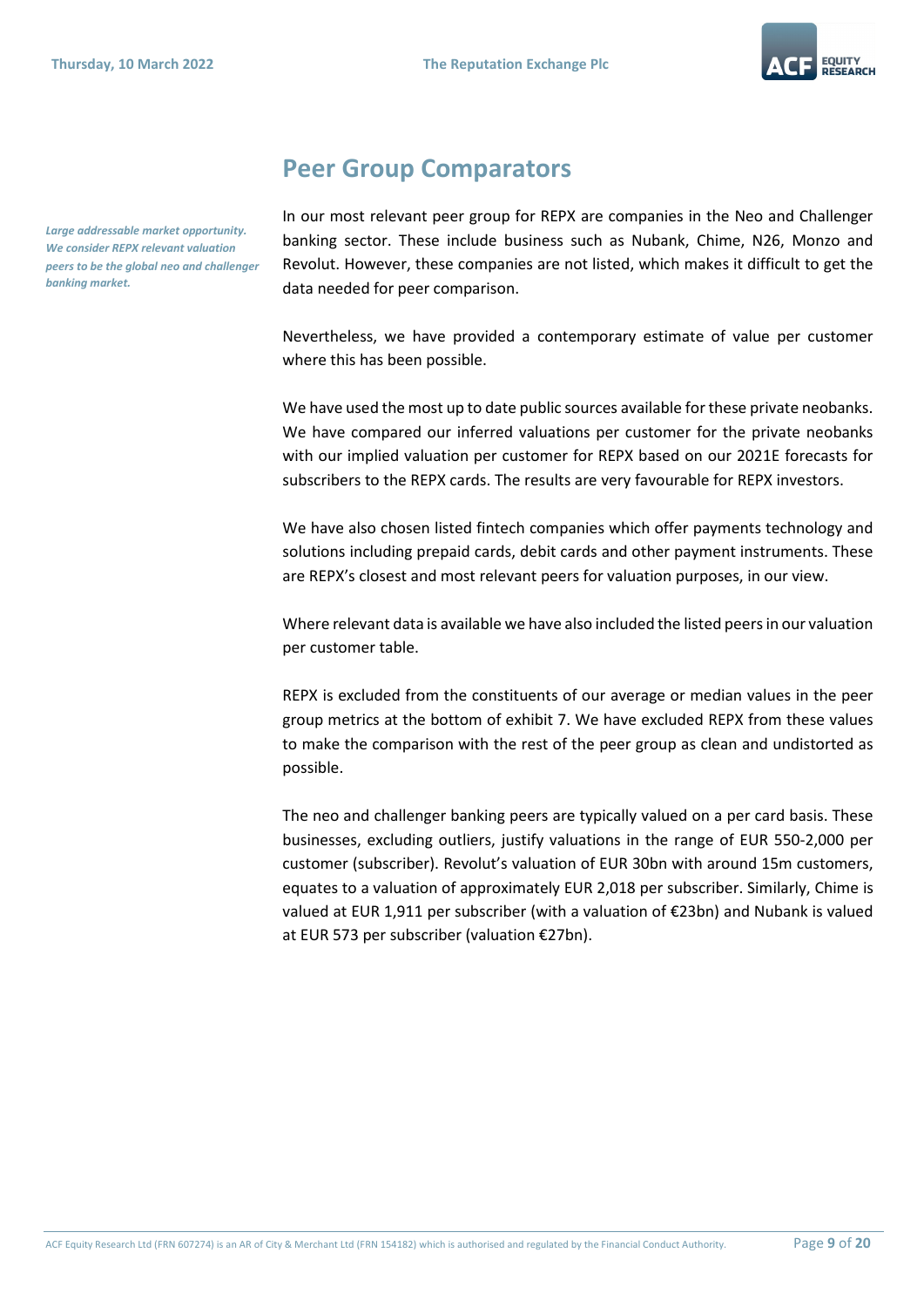

### **Peer Group – Private Corps**

**Revolut** is a UK-based fintech company that offers various banking services including prepaid cards, currency exchange and peer-to-peer payments. As of end 2021, it has ~15m active subscribers with a valuation of US\$ 33bn.

**N26** is a German based neobanking company which provides various financial services including current account, debit card, money transfer, overdraft and other services. Customers can access all the services via a smartphone application. Its operations are spread across the European Union as well as the United States. As of end 2021, the company has nearly 7m active subscribers and has been valued at US\$ 9bn.

**Monzo** is a UK based digital only bank that allows customers to access a range of products and services including current account, debit cards and other banking services. These services can be accessed by customers via their mobile phones. As of Feb 2021, it has 5m active subscribers and as of Dec 2021 Monzo was valued at US\$ 4.5bn.

**Nubank** is a Brazil based neobank and the largest fintech company in Latin America. It provides banking services to the population, the majority of whom did not have access to traditional banking. It offers services including credit cards, direct deposits, personal loans and others. As of end 2021, it has 48m active subscribers and has been valued at US\$ 30bn.

**Chime** is US-based neobank which provides financial services via a mobile app. Its products include checking account, savings account, debit cards, P2P payments and overdraft. It has nearly 12m subscribers as of end 2021 and was valued at US\$ 25bn.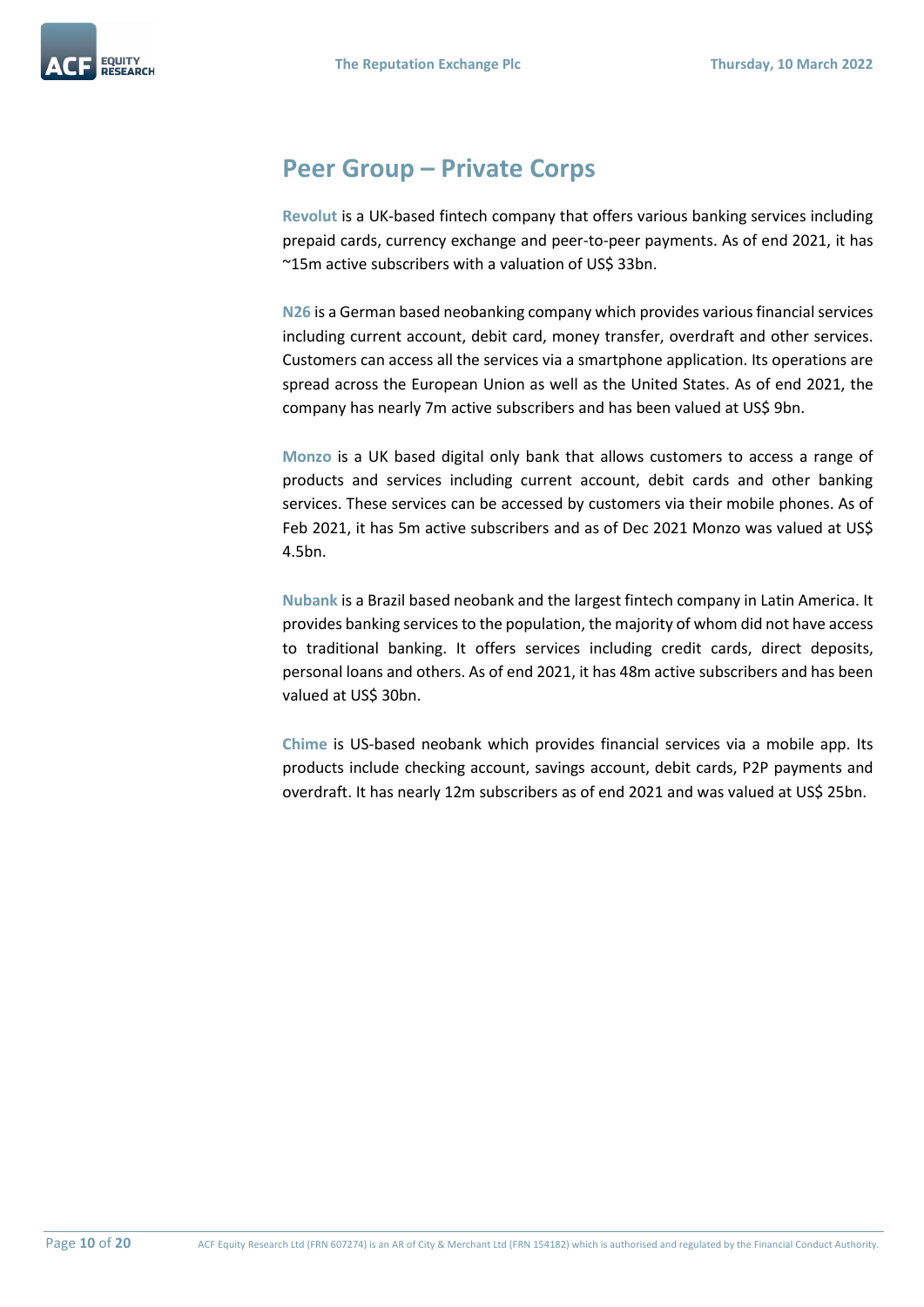

*Using listed peer group multiple averages for FCF and EBITDA and then also peer group average margin for REPX suggests a weighted fair value of €191m.*

*Our forecasts are based on a normalised proforma approach for 2019 and 2020 and consolidated for the BSS One acquisition for 2020 and forecast periods.*

### **Valuation – Trading Multiples**

In exhibit 6 and 7 below, we show REPX valuations based upon approaches using industry peer companies trading multiples / margins (EV/Sales, EV/EBITDA, EV/FCF). **Our weighted estimate valuation approach leads to an REPX value of EUR 191m.** In the last column of exhibit 6 we apply a public company peer group average FCF margin of 25% to our REPX forecasts and peer average EV/FCF ~TV 23x. **Our peer group EV/FCF trading multiples implies an REPX value of EUR ~240m** with our REPX 23E forecasts.

These approachesshow our DCF and FCF growth assumption of 3.5% to be **a)** modest, **b)** captures execution risk fairly and, **c)** provides **scope for investor upside** once REPX lists on the LSE and secures its additional capital.

#### **Exhibit 6: Peer Group valuation**

| Peer Valuation - REPX (in $€$ m except per share) | <b>Revenue</b> | <b>EBITDA</b> | <b>FCF REPX</b> | <b>FCF REPX</b><br>using Peer<br>Average<br><b>Margin</b> |
|---------------------------------------------------|----------------|---------------|-----------------|-----------------------------------------------------------|
| 2023 Estimates                                    | 39.1           | 13.0          | 9.1             | 10.4                                                      |
| Multiple (x)                                      | 5.2            | 16.0          | 25.9            | 22.9                                                      |
| EV                                                | 203.2          | 208.0         | 235.2           | 237.8                                                     |
| Debt                                              | 0.0            | 0.0           | 0.0             | 0.0                                                       |
| Cash                                              | 0.1            | 0.1           | 0.1             | 0.1                                                       |
| Implied Equity                                    | 203.4          | 208.2         | 235.3           | 237.9                                                     |
| Implied Equity Discounted @WACC                   | 175.7          | 179.9         | 203.3           | 205.5                                                     |
| Weight                                            | 25.0%          | 25.0%         | 25.0%           | 25.0%                                                     |
| <b>Fair Value Estimate of Implied Equity</b>      | 191.1          |               |                 |                                                           |

Sources: ACF Research Estimates; Companies reports; Bloomberg.

#### **Exhibit 7: Trailing REPX peer group metrics US\$**

| <b>Trailing TTM Metrics /</b><br><b>Company Name</b> | <b>Market</b> | <b>Tkr</b>  | $EV$ \$(m) | Revs $\mathsf{S(m)}$ | <b>EBITDA</b><br>$$$ (m) | EV / REVS | EV/<br><b>EBITDA</b> | EV / FCF |
|------------------------------------------------------|---------------|-------------|------------|----------------------|--------------------------|-----------|----------------------|----------|
| <b>REPX 2022E</b>                                    | <b>CSE</b>    | <b>REPX</b> | 68         | 15                   | 4                        | $-0.1x$   | 4.4x                 | 18.3x    |
| Fiserv                                               | Nasdag        | <b>FISV</b> | 84,350     | 16,230               | 5,500                    | 5.2x      | 15.3x                | 26.8x    |
| Global Payments                                      | <b>NYSE</b>   | GPN         | 48,900     | 8,520                | 3,450                    | 5.7x      | 14.2x                | 17.5x    |
| Discover Financial                                   | <b>NYSE</b>   | <b>DFS</b>  | 46,810     | 11,870               | N/A                      | 3.9x      | N/A                  | N/A      |
| Edenred                                              | Euronext      | <b>EDEN</b> | 12,647     | 1,721                | 605                      | 7.3x      | 20.9x                | N/A      |
| <b>WEX</b>                                           | <b>NYSE</b>   | <b>WEX</b>  | 9,180      | 2,015                | 548                      | 4.6x      | 16.7x                | 9.4x     |
| Evertec                                              | Nasdag        | <b>EVTC</b> | 3,120      | 590                  | 246                      | 5.3x      | 12.7x                | 25.9x    |
| <b>Bottomline</b>                                    | <b>NYSE</b>   | EPAY        | 2,620      | 495                  | 33                       | 5.3x      | 80.2x                | 36.1x    |
| <b>EVO Payments</b>                                  | <b>NYSE</b>   | <b>EVOP</b> | 1,630      | 497                  | 155                      | 3.3x      | 10.5x                | 36.1x    |
| i3 Verticals                                         | Nasdag        | <b>IIIV</b> | 859        | 253                  | 32                       | 3.4x      | 26.7x                | 8.2x     |
| Average                                              |               |             |            |                      |                          | 4.9x      | 24.7x                | 22.9x    |
| <b>Median</b>                                        |               |             |            |                      |                          | 5.2x      | 16.0x                | 25.9x    |

Sources: ACF Research Estimates; Company reports.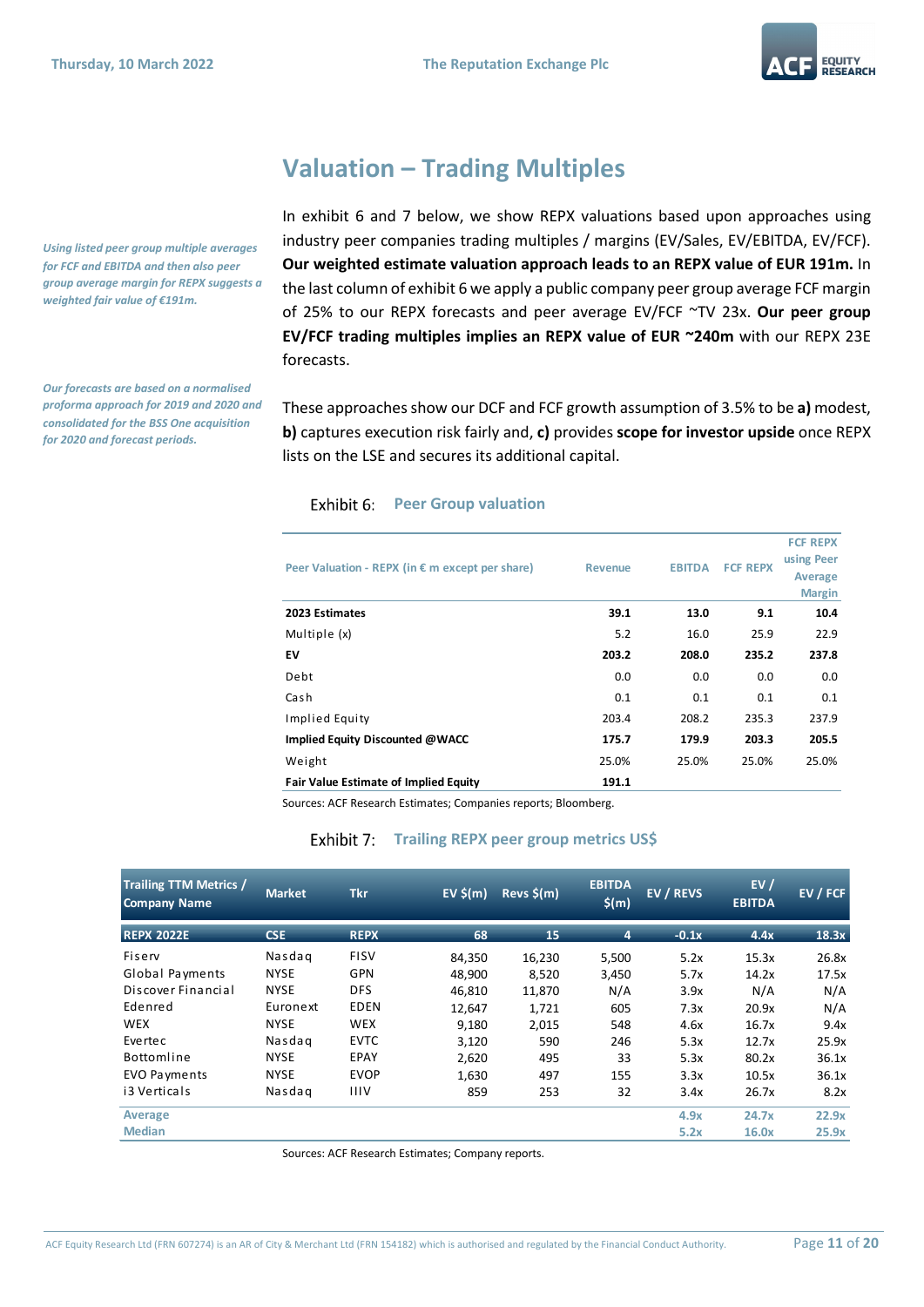

### **Valuation – Transaction Multiples**

In exhibit 8, we show the valuation of REPX on a per customer basis on our 2022E REPX net customer (subs) forecasts and compare this to private and public peers using up to date public information. Where we have been unable to determine an up-todate valuation and customer numbers, we have excluded a potential peer.

**Our transaction valuation approach based upon EV per sub 2022E valuation leads to an REPX value of ~EUR 750m (median EV per sub x REPX 2023E subs).** Our EV/ per sub average and median capture private companies only and exclude high value outlier Oaknorth.

Our multiple of REXP sub value average and median multiples capture private and public companies in the table but exclude high value outlier Oaknorth.

| <b>Company Name</b> | <b>Market</b> | <b>Tkr</b>  | EVE(m) | $\overline{\mathsf{Subs}}(\mathsf{m})$ | EV/ per Sub<br>€ | <b>Multiple of</b><br><b>REXP sub</b><br>value |
|---------------------|---------------|-------------|--------|----------------------------------------|------------------|------------------------------------------------|
| <b>REPX</b>         | <b>CSE</b>    | <b>REPX</b> | 62     | 0.666                                  | 93               | 1.0x                                           |
| Oaknorth            | Private       | ΝA          | 4,586  | 0.175                                  | 26,206           | 281.0x                                         |
| Atom bank           | Private       | ΝA          | 540    | 0.130                                  | 4,156            | 44.6x                                          |
| Revolut             | Private       | ΝA          | 30,268 | 15                                     | 2,018            | 21.6x                                          |
| Chime               | Private       | ΝA          | 22,930 | 12                                     | 1,911            | 20.5x                                          |
| N26                 | Private       | <b>NA</b>   | 8,255  | 7                                      | 1,179            | 12.6x                                          |
| Sofi                | Private       | ΝA          | 7,934  | 8                                      | 1,058            | 11.3x                                          |
| Monzo               | Private       | NA          | 4,127  | 5                                      | 825              | 8.9x                                           |
| Nubank              | Private       | NA          | 27,516 | 48                                     | 573              | 6.1x                                           |
| Neon                | Private       | NA          | 1,266  | 15                                     | 84               | 0.9x                                           |
| Edenred             | Euronext      | <b>EDEN</b> | 11,600 | $\overline{2}$                         | 5,800            | 62.2x                                          |
| Discover Financial  | <b>NYSE</b>   | <b>DFS</b>  | 42,934 | 57                                     | 753              | 8.1x                                           |
| <b>WEX</b>          | <b>NYSE</b>   | <b>WEX</b>  | 8,420  | 46                                     | 185              | 2.0x                                           |
| Global Payments     | <b>NYSE</b>   | GPN         | 44,851 | 600                                    | 75               | 0.8x                                           |
| <b>Average</b>      |               |             |        |                                        | 1,476            | 16.6x                                          |
| <b>Median</b>       |               |             |        |                                        | 1,119            | 10.1x                                          |

#### **Exhibit 8:** Per customer (sub) peer group enterprise values €

Sources: ACF Research Estimates.

REXP is excluded from our average and median calculations in the table above in order to avoid distortions and to make the values as comparable as possible with REPX's value per customer (our number of customers in based upon our 2023E subscriber forecasts, themselves based upon assumptions between our low and mid case subscriber wins scenarios.

*Our EV/ per sub average and median capture private companies only and exclude high value outlier Oaknorth.*

*Our multiple of REXP sub value average and median multiples capture private and public companies in the table but exclude high value outlier Oaknorth.*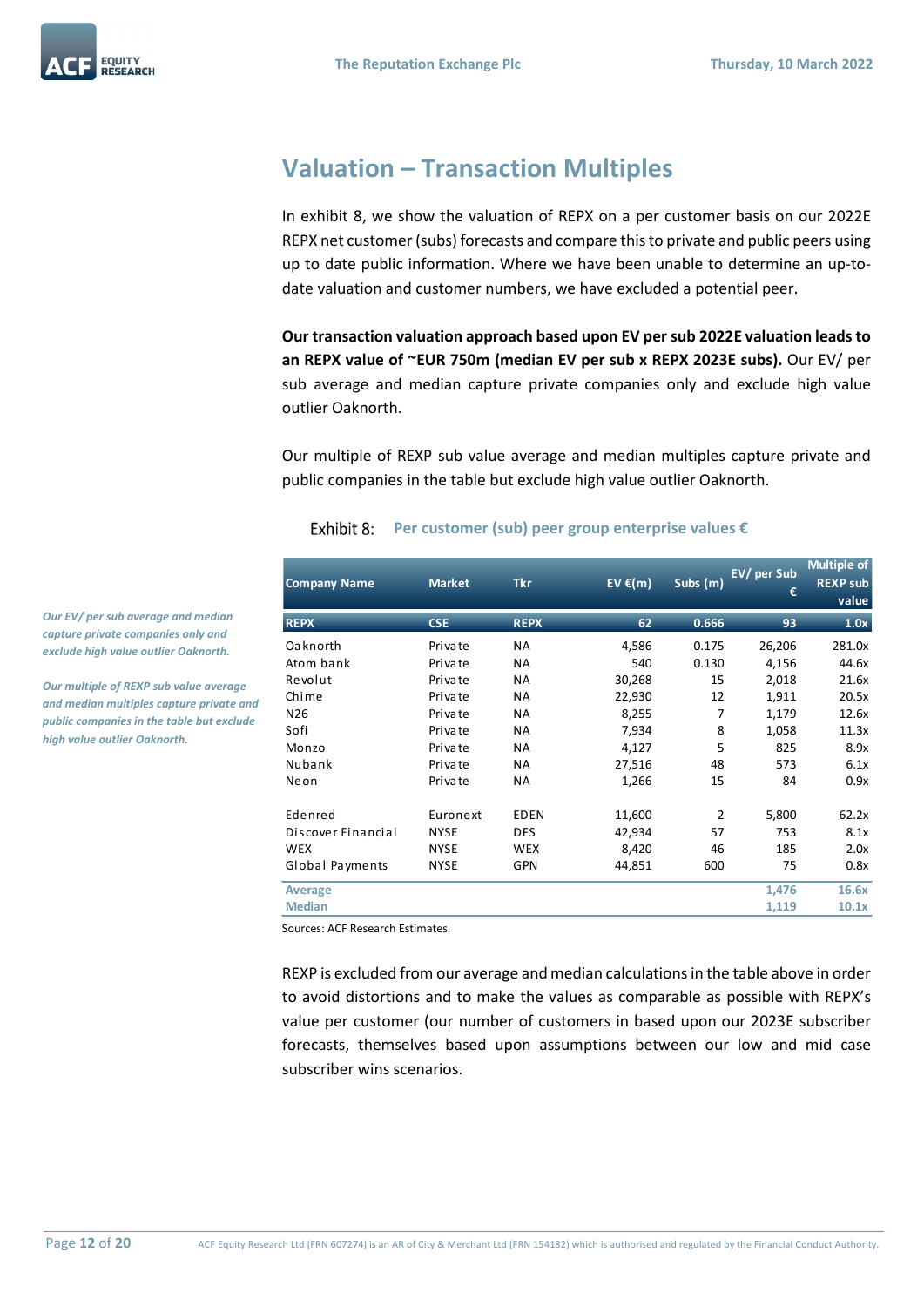

### **Revenue Drivers**

*Our forecasts are based on a normalised proforma approach for 2019 and 2020 and consolidated for the BSS One acquisition for 2020 and forecast periods.*

Using model assumptions for fan and follower numbers, subscription rates, card subscription prices, rebate percentages, card usage and other factors, we arrive at our revenue model. See exhibit 9, below.

In exhibit 10 below we show REPX's current directly addressable market – in other words the football teams, egaming and celebrities for which REPX has signed contracts as part its affiliate marketing strategy to win customers – we show the fan base for each contract and assume that only 50% of the registered fan base is active. In our valuation model, we assume REPX wins 0.09% to 0.45% of the fan base as subs, which is between our low and mid case subs win rate of 0.2% to 0.53% in the exhibit below.

#### **Exhibit 9: Teams & Celebrities revenue table**

| <b>Teams &amp; Celebrities</b>                 |             | <b>2021E</b>   | <b>2022E</b>   | 2023E   | 2024E     |
|------------------------------------------------|-------------|----------------|----------------|---------|-----------|
| Fan base                                       | 180,657,646 |                |                |         |           |
| Subs proportion                                |             | 0.00%          | 0.09%          | 0.31%   | 0.40%     |
| New cards sold                                 |             | $\mathbf 0$    | 165,091        | 566,950 | 729,779   |
| Subs carried forward                           |             | $\mathbf 0$    | 0              | 165,091 | 666,005   |
| Subs churn                                     | 40%         | 0              | 0              | 66,036  | 266,402   |
| Net subs                                       |             | 0              | 165,091        | 666,005 | 1,129,382 |
| Cost, PayFan Card                              | 40          |                |                |         |           |
| a) Revs from Payfan initial Card Purchase €(m) |             | 0.00           | 6.60           | 22.68   | 29.19     |
| Cost, '8x1000' Gift Card                       | 150         |                |                |         |           |
| b) Revs 8x1000 Gift Card purchase €(m)         |             | 0.00           | 3.00           | 0.00    | 0.00      |
| <b>Annual card subs</b>                        |             | $\overline{0}$ | $\overline{0}$ | 99,055  | 399,603   |
| Rate of use                                    | 50%         |                |                |         |           |
| Renewal fee, Visa                              | 35          |                |                |         |           |
| c) Revs p.a. Payfan Card renewal €(m)          |             | 0.00           | 0.00           | 1.73    | 6.99      |
| Fan base                                       | 180,657,646 |                |                |         |           |
| Net subs                                       |             | $\mathbf 0$    | 165,091        | 666,005 | 1,129,382 |
| Rate of use                                    | 50%         |                |                |         |           |
| Rev transactions p.a.                          | 40          |                |                |         |           |
|                                                |             | 0.00           | 3.30           | 13.32   | 22.59     |
| Total Revs - Teams & Celebrities €(m)          | 0.00        | 12.91          | 37.73          | 58.77   |           |

Sources: ACF Research Estimates; Company reports.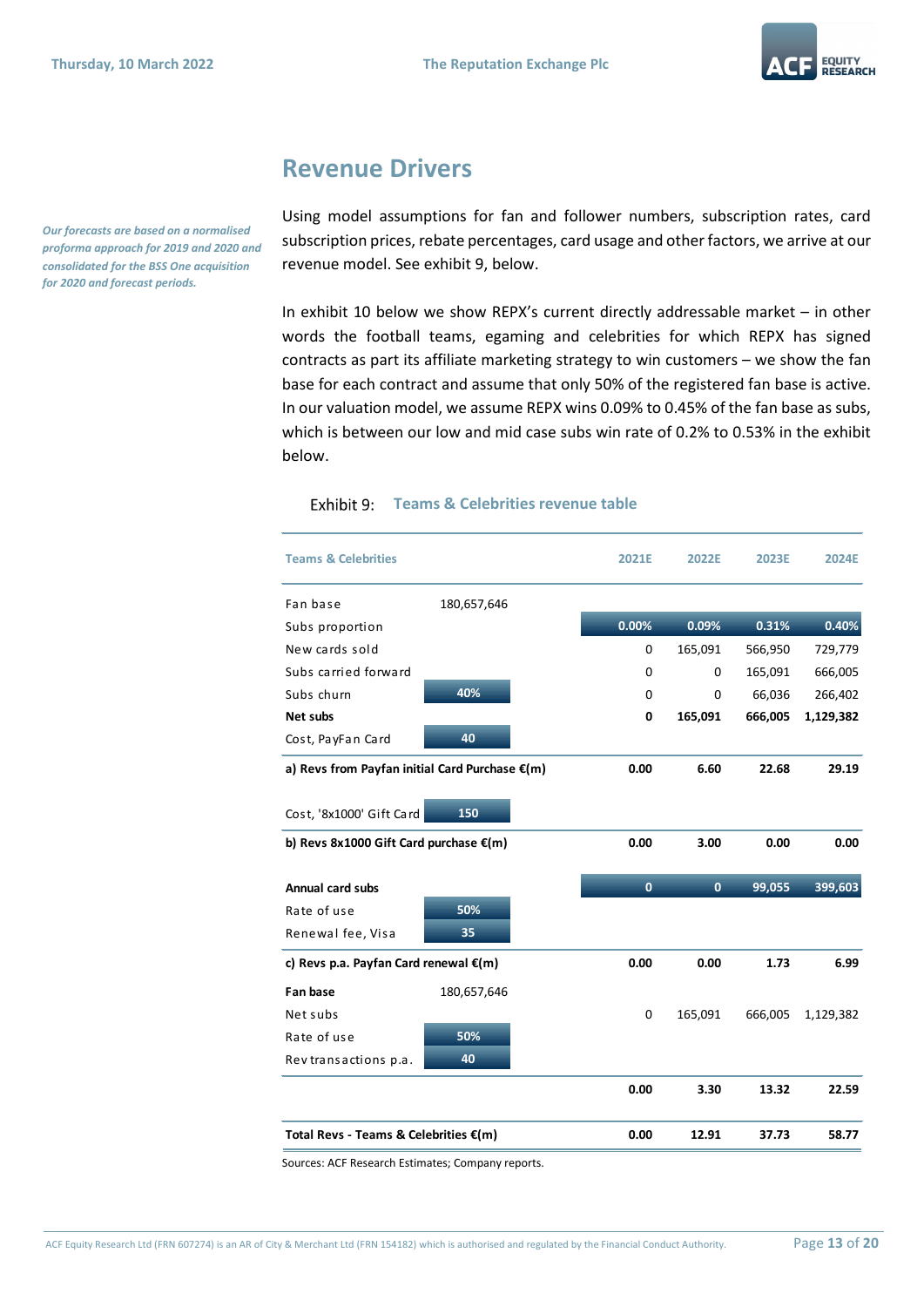|                                                                    | <b>Signed Partnerships</b> | Type of star brand      | Fan base<br>$subs$ (m) | Low case<br>est. *CR | Low case<br>potential<br><b>REPX subs</b><br>(m) | Mid case<br>est. *CR | Potential<br><b>REPX subs</b><br>(m) |
|--------------------------------------------------------------------|----------------------------|-------------------------|------------------------|----------------------|--------------------------------------------------|----------------------|--------------------------------------|
|                                                                    | Bundesliga Team            | Global brand FC         | 150.0                  | 0.2%                 | 0.300                                            | 0.3%                 | 0.450                                |
| <b>Assumptions for the</b><br><b>Teams &amp; Celebrities roll-</b> | Real Madrid C.F.           | Global brand FC         | 53.4                   | 0.2%                 | 0.107                                            | 0.5%                 | 0.267                                |
| out program. based upon                                            | A.C. Milan                 | Global brand FC         | 46.6                   | 0.2%                 | 0.093                                            | 0.5%                 | 0.233                                |
| management quidance.                                               | A.S. Roma                  | Global brand FC         | 12.9                   | 0.2%                 | 0.026                                            | 0.5%                 | 0.065                                |
|                                                                    | Napoli                     | Celebrity               | 8.0                    | 0.2%                 | 0.016                                            | 0.8%                 | 0.060                                |
|                                                                    | Glasgow Rangers            | Global brand FC         | 2.0                    | 0.2%                 | 0.004                                            | 0.5%                 | 0.010                                |
|                                                                    | Parma Calcio 1913          | Italian Prem. League FC | 0.8                    | 0.2%                 | 0.002                                            | 1.0%                 | 0.008                                |
|                                                                    | Udinese Calcio             | Italian Prem. League FC | 0.6                    | 0.2%                 | 0.001                                            | 1.0%                 | 0.006                                |
|                                                                    | eSerie A TIM               | SerieA eSport champion: | 47.0                   | 0.2%                 | 0.094                                            | 0.5%                 | 0.235                                |
|                                                                    | 8x Mille card              | 8x mille contributors   | 39.0                   | 0.2%                 | 0.078                                            | 1.5%                 | 0.585                                |
|                                                                    | Total (m)                  |                         | 360.3                  |                      | 0.721                                            |                      | 1.9                                  |
|                                                                    | Average                    |                         | 36.0                   | 0.2%                 | 0.072                                            | 0.53%                | 0.192                                |

#### **REPX signed fan base portfolio**

Sum of expected people (subs) reached on current REPX contracts only.

FC = Football Club

\*CR = converstioin rate. Our estimated (est.) conversion rate average is a weighted average

Sources: ACF Research Estimates; Company reports.

#### **Exhibit 11: REPX ranks no.9 by fintech sponsorships**



Sources: SponsorUnited.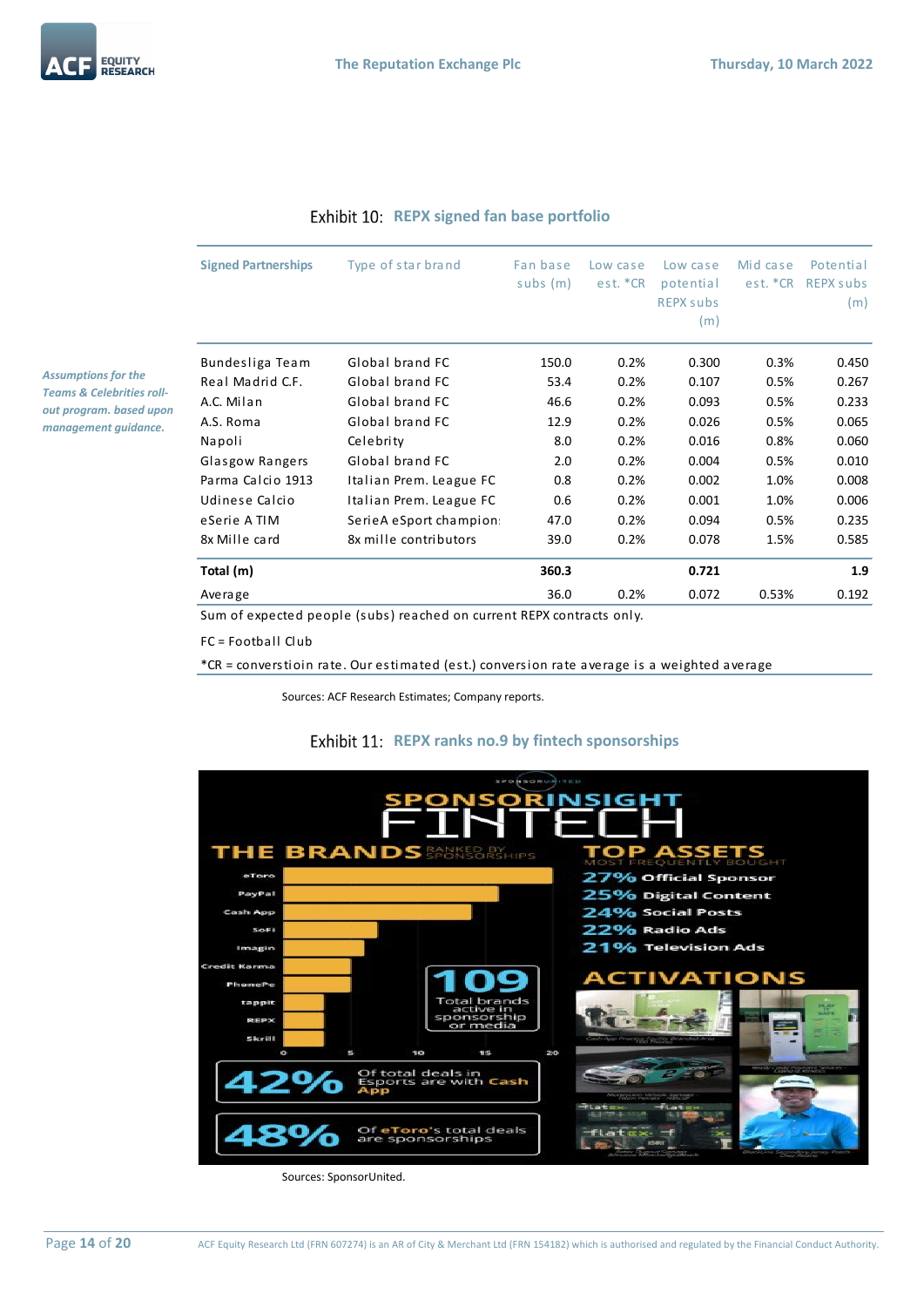

### **Risks to our Assumptions**

**Execution risk** – The company's success is dependent on the timely roll-out of its prepaid cards and associated revenue generation. Any delays in the roll-out program could materially impact the revenue growth.

**Low subscriber ratio** – REPX is highly dependent on the successful conversion of followers to subscribers. REPX assumes that it will be able to convert a certain percentage of followers to subscribers. A lower than anticipated subscriber conversion ratio and an inability to attract followers could adversely impact the viability of the business model

**Transaction revenues** – REPX's revenues and business strategy is underpinned by card usage (transaction revenues), leading to subs renewals. Low card usage is therefore a valuation and REPX business model risk.

**Funding availability** – REPX has an aggressive roll-out program which requires availability of capital. If the company is unable to raise capital, it will adversely impact the timelines for its projects. In addition, raising equity at too low a price will lead to dilution, while debt funding will increase interest costs and so erode free cash flow margins, which in turn underpins our DCF valuation approach.

**Regulatory risk** – The card issuing industry is highly regulated and compliance with the regulations is costly. The regulatory environment in which REPX operates changes frequently and regulations have increased markedly in recent years. There is a risk that this trend will continue for the foreseeable future. Failure to comply with or keep up with IT implementations related to regulations could have a materially adverse impact on the business.

**Personnel** - Small and mid-sized companies are more dependent on their Csuite/executive management teams than large and mega-cap global companies. The loss of key personnel can have a disproportionate impact on valuation and investor perception compared to similar events at larger more mature (often ex-growth) companies.

**Russia-Ukraine war** – Market volatility has increased significantly and there is additional risk for the financial because Russia has been excluded from SWIFT system. Russia may continue to retaliate via cyberattacks et al and other currently unforeseen mechanisms and actions long after any physical conflict ceases in Ukraine. REPX's 50.1% owned subsidiary BSS One, responsible for the company's app development, is based in Romania, which shares a boarder with Ukraine and Russian influenced state Moldova. Elements of the Ukraine conflict could significantly impact Romania.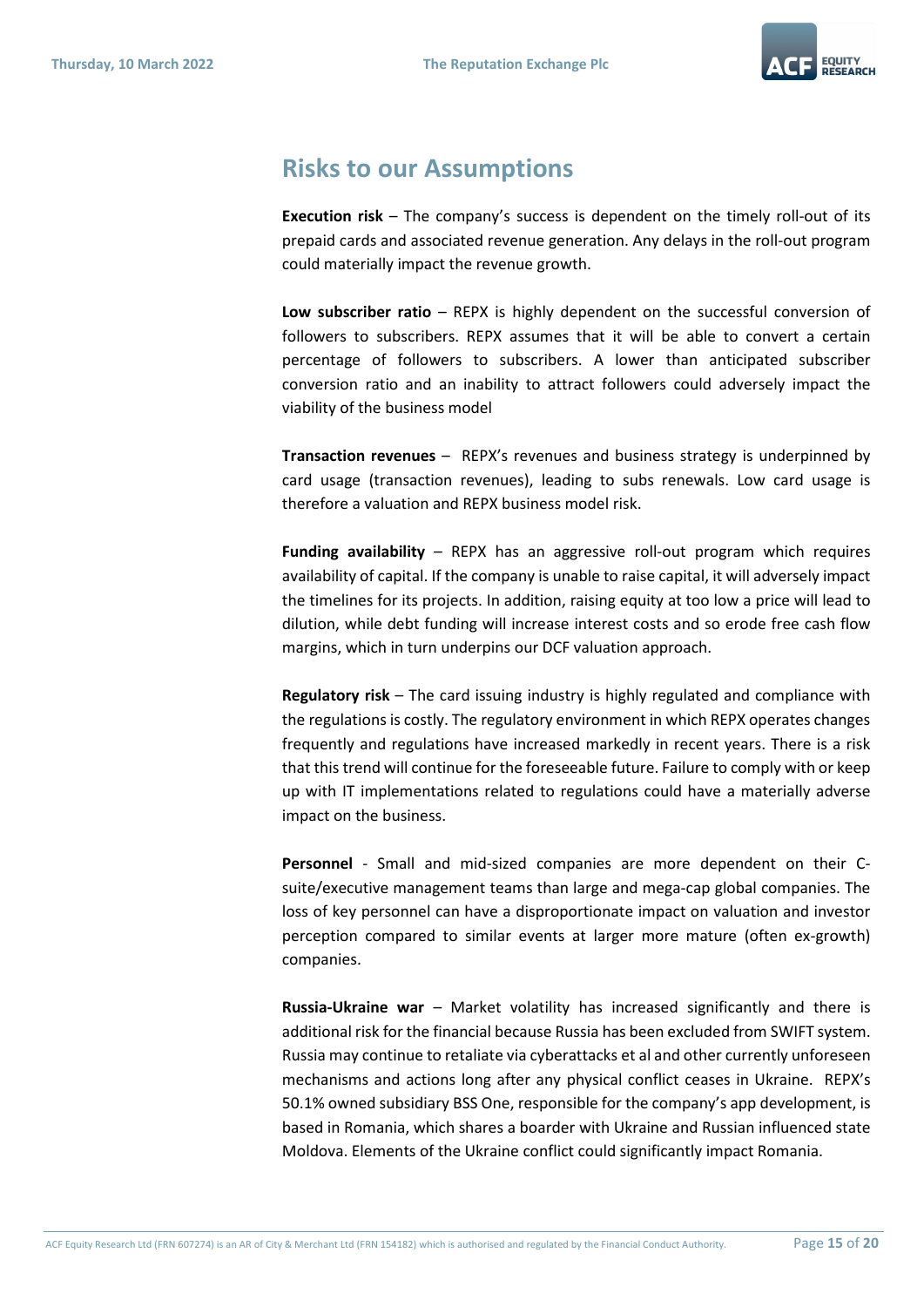## **Financial Projections**

| P&L € (m)                             | 2019A     | 2020A     | 2021E   | 2022E    | 2023E    |
|---------------------------------------|-----------|-----------|---------|----------|----------|
| Revs                                  | 0.00      | 1.29      | 1.09    | 14.05    | 39.11    |
| gr%                                   | <b>NM</b> | <b>NM</b> | $-0.15$ | 11.86    | 1.78     |
| <b>Total Expenses</b>                 | $-0.45$   | $-2.73$   | $-2.40$ | $-10.66$ | $-26.14$ |
| <b>EBITDA</b>                         | $-0.45$   | $-1.45$   | $-1.30$ | 3.39     | 12.97    |
| % Revs                                | <b>NM</b> | $-113%$   | $-119%$ | 24%      | 33%      |
| FV adj.                               | 0.00      | 0.00      | 0.00    | 0.00     | 0.00     |
| % Revs                                | <b>NM</b> | 0%        | 0%      | 0%       | 0%       |
| <b>EBIT</b>                           | $-0.45$   | $-1.47$   | $-1.31$ | 3.38     | 12.96    |
| EBT                                   | $-0.45$   | $-1.51$   | $-1.33$ | 3.36     | 12.94    |
| % Revs                                | <b>NM</b> | $-117%$   | $-122%$ | 24%      | 33%      |
| <b>ETR</b>                            | 0%        | 0%        | 0%      | 23%      | 23%      |
| ΝI                                    | $-0.45$   | $-1.51$   | $-1.33$ | 2.58     | 9.93     |
| % Revs                                | <b>NM</b> | $-117%$   | $-122%$ | 18%      | 25%      |
| Adj EPS (€)                           | $-0.14$   | $-0.48$   | $-0.43$ | 0.68     | 2.63     |
| Basic EPS $(\epsilon)$                | $-0.14$   | $-0.48$   | $-0.43$ | 0.79     | 3.04     |
| Diluted EPS $(\epsilon)$              | $-0.14$   | $-0.48$   | $-0.43$ | 0.68     | 2.63     |
| Balance Sheet € (m)                   | 2019A     | 2020E     | 2021E   | 2022E    | 2023E    |
| PP&E                                  | 0.04      | 0.14      | 0.63    | 2.12     | 2.61     |
| <b>Total Fixed Assets</b>             | 0.13      | 0.53      | 2.46    | 3.95     | 4.44     |
| Current assets                        | 0.34      | 1.45      | 1.92    | 2.30     | 4.42     |
| Cash                                  | 0.24      | $-0.04$   | 0.05    | $-0.78$  | 7.17     |
| <b>Total Current Assets</b>           | 0.58      | 1.40      | 1.97    | 1.52     | 11.58    |
| <b>Total Assets</b>                   | 0.71      | 1.93      | 4.43    | 5.47     | 16.02    |
| Creditors                             | 0.01      | 1.25      | 0.50    | 1.12     | 2.35     |
| Other liabilities                     | 0.00      | 0.42      | 0.50    | 0.50     | 1.00     |
| Loans                                 | 0.00      | 0.01      | 2.20    | 2.23     | 2.23     |
| <b>Total Liabilities</b>              | 0.01      | 1.68      | 3.90    | 3.86     | 5.58     |
| <b>Net Assets</b>                     | 0.70      | 0.25      | 0.53    | 1.61     | 10.44    |
| Share Capital                         | 0.08      | 0.57      | 3.43    | 3.43     | 3.43     |
| Accum. Profit/(loss)                  | $-0.16$   | $-1.78$   | $-3.11$ | $-0.53$  | 9.40     |
| <b>Total Equity</b>                   | 0.70      | 0.25      | 0.53    | 1.61     | 10.44    |
| <b>Total Equity &amp; Liabilities</b> | 0.71      | 1.93      | 4.43    | 5.47     | 16.02    |
| Basic NAV $(E)$                       | 0.23      | 0.08      | 0.17    | 0.49     | 3.19     |
| Diluted NAV (€)                       | 0.23      | 0.08      | 0.17    | 0.43     | 2.77     |
| Cash Flow $€$ (m)                     | 2019A     | 2020E     | 2021E   | 2022E    | 2023E    |
| EBT Profit/(loss)                     | $-0.45$   | $-1.51$   | $-1.33$ | 3.36     | 12.94    |
| Finance costs                         | 0.00      | $-0.01$   | 0.00    | 0.00     | 0.00     |
| FV adj. + Other adj.                  | 0.00      | 0.00      | 0.00    | 0.00     | 0.00     |
| Cash Taxes                            | 0.00      | 0.00      | 0.00    | $-0.78$  | $-3.01$  |
| WCap change                           | $-0.01$   | 0.64      | $-0.13$ | $-0.85$  | $-0.40$  |
| <b>Net CFO</b>                        | $-0.42$   | $-1.15$   | $-1.80$ | 1.74     | 9.55     |

*Our forecasts are based on a normalised proforma approach for 2019 and 2020 and consolidated for the BSS One acquisition for 2020 and forecast periods.*

EQUITY<br>RESEARCH

*Our forecasts assume a very conservative subscriber conversion ratio.*

*We reach our forecast numbers here by assuming that REPX can successfully launch products as per its estimated timelines.*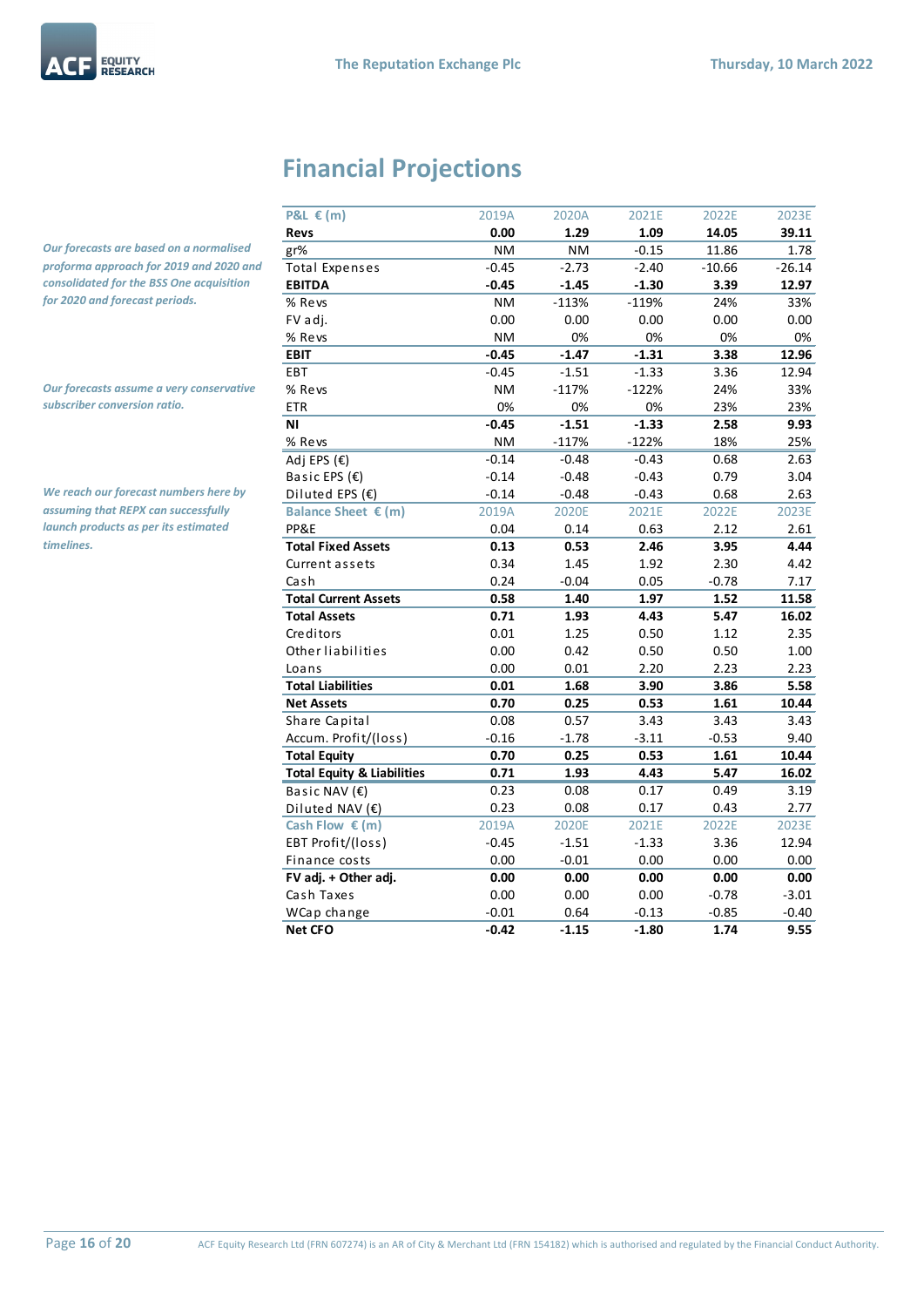

## **Glossary**

| <b>EAT</b>                     | Earnings after tax is a substitutable term for profit after tax<br>(PAT), net income (NI) or bottom-line profit.                                                                                                                                                                                                                                                                           |
|--------------------------------|--------------------------------------------------------------------------------------------------------------------------------------------------------------------------------------------------------------------------------------------------------------------------------------------------------------------------------------------------------------------------------------------|
| <b>EBIT</b>                    | Earnings before interest and tax (also often referred to or<br>equates to operating profit).                                                                                                                                                                                                                                                                                               |
| <b>EBITDA</b>                  | Earnings before interest, depreciation and amortisation - the<br>presentation of EBITDA by companies is not a requirement of<br>UK GAAP or IFRS accounting standards. However, in certain<br>cases it can act as a close proxy to free cash flow.                                                                                                                                          |
| <b>EBT</b>                     | Earnings before tax. Also often expressed as PBT - profit<br>before tax.                                                                                                                                                                                                                                                                                                                   |
| <b>FC</b>                      | Football Club is used in this research note as a general<br>abbreviation for football team, and other global abbreviations<br>signalling the same type of organisation.                                                                                                                                                                                                                    |
| <b>FCF</b>                     | Free Cash Flow generated in ACF's models after all obligatory<br>cash costs have been satisfied such as Interest payable (Ip),<br>cash taxes and maintenance capex (as opposed to investment<br>capex). FCF represents the cash remaining for theoretical<br>distribution or investment after all obligatory cash-based costs<br>including net interest payable have been deducted.        |
| JV                             | Joint Venture - generally a legal structure between two<br>corporate entities w/ participation in the JV equity capital.                                                                                                                                                                                                                                                                   |
| <b>Neobank</b>                 | Neobank refers to digital only banks w/out physical branches.                                                                                                                                                                                                                                                                                                                              |
| <b>NoSh</b>                    | Number of Shares in issue (NoSh).                                                                                                                                                                                                                                                                                                                                                          |
| <b>NPV</b>                     | Net Present Value (NPV) refers to the current value of future<br>cash flows generated by the company                                                                                                                                                                                                                                                                                       |
| <b>WACC</b>                    | Refers to the weighted average cost of capital for the firm.                                                                                                                                                                                                                                                                                                                               |
| Shareholders'<br><b>Equity</b> | Shareholders' equity - total assets less total liabilities -<br>represents the value (or lack of it) available for distribution to<br>shareholders should the entity wind up operations. It differs<br>from the equity value expressed in market capitalisation<br>(MCap). The ratio Debt/Equity commonly uses the Debt/MCap<br>formula as opposed to the Debt/Shareholder equity formula. |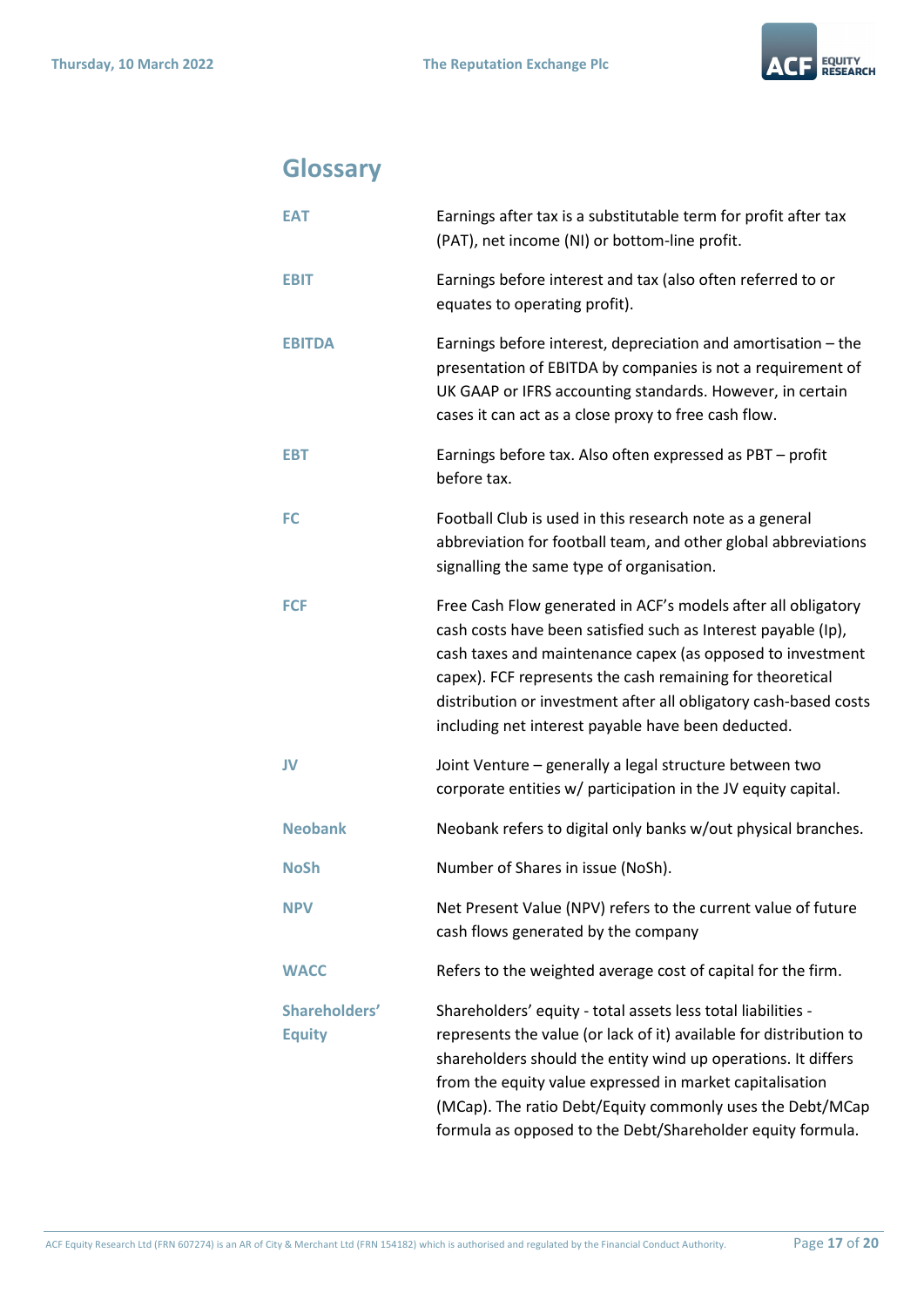

## **Notes [Intentionally Blank]**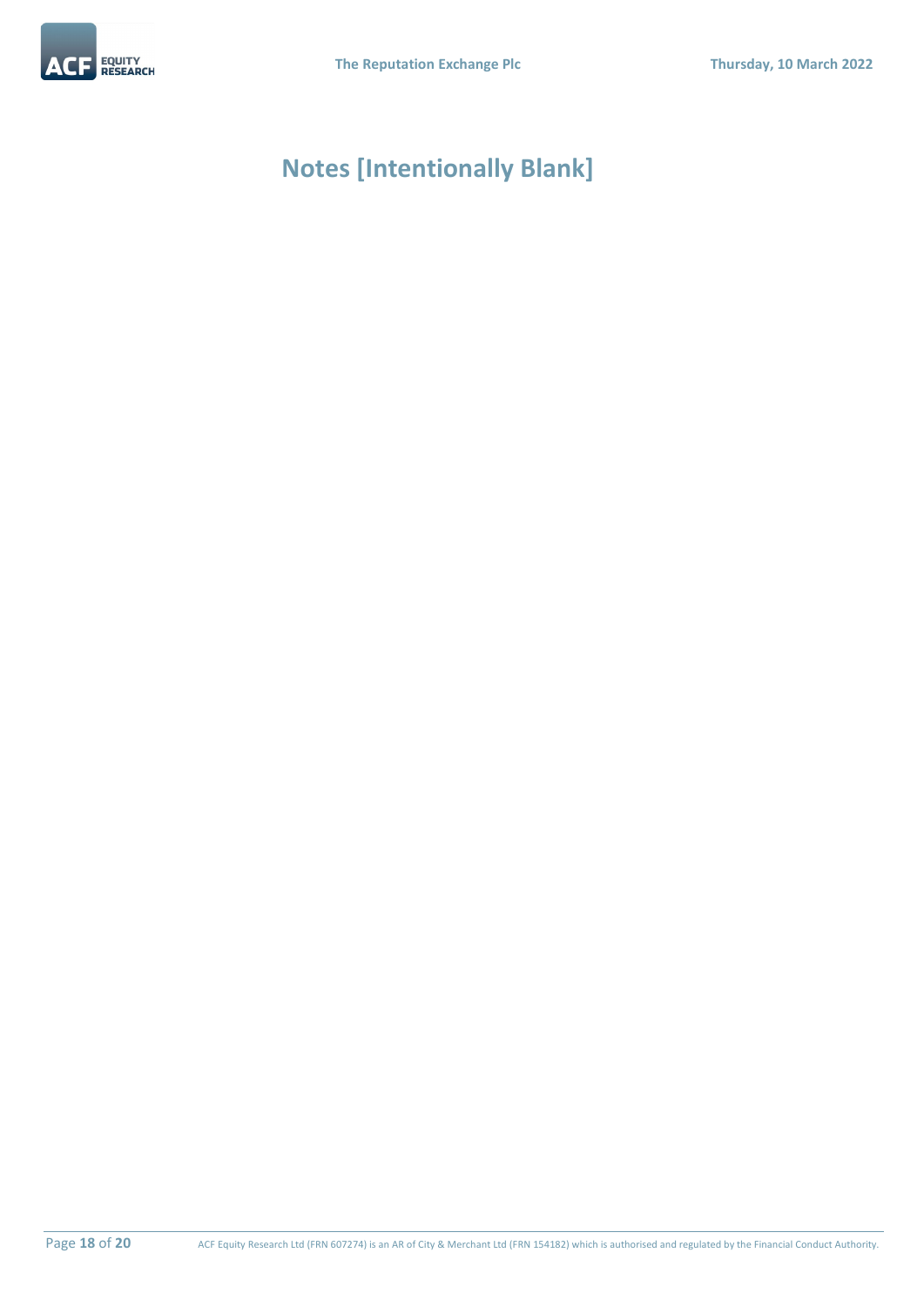

#### **INDEPENDENCE & DISTRIBUTION**

**ACF Equity Research Ltd is a provider of issuer-pays research with a clearly defined independent ethic. ACF produces accurate, clear, focused research aimed at a professional investment audience. ACF has excellent distribution capabilities and always aims to provide access without restriction to the widest professional audience. ACF offers a range of additional services to support its clients.**

#### **DISCLAIMER**

**This communication is for informational purposes only. It is not intended as an offer or solicitation for the purchase or sale of any financial instrument or as an official confirmation of any transaction. [The opinions expressed in this report herein do not take into account individual investor circumstances, objectives, or needs and are not intended as recommendations of particular securities, financial instruments or strategies to particular clients. The recipient of this report must make its own independent decisions regarding any securities or financial instruments mentioned herein.] ACF Equity Research Ltd has based this document on information obtained from sources it believes to be reliable, but which it has not independently verified. Neither ACF Equity Research Ltd. nor any of its directors, officers, employees or agents shall have any liability, however arising, for any error, inaccuracy or incompleteness of fact or opinion in this research report or lack of care in this research report's preparation or publication, or any losses or damages which may arise from the use of this research report. All market prices, data and other information are not warranted as to completeness or accuracy and are subject to change without notice. [Past performance is not necessarily a guide to future performance and no representation or warranty, express or implied, is made by ACF Equity Research Ltd. with respect to future performance. Any recommendation or opinion contained in this research report may become outdated as a consequence of changes in the environment in which the issuer of the securities under analysis operates, in addition to changes in the estimates and forecasts, assumptions and valuation methodology used herein.]**

#### **IMPORTANT DISCLOSURES FOR U.S. INVESTORS**

**This research report was prepared by ACF Equity Research Ltd., a company authorized to engage in securities activities in the United Kingdom. ACF Equity Research Ltd. is not a registered broker-dealer in the United States and, therefore, is not subject to U.S. rules regarding the preparation of research reports and the independence of research analysts. This research report is provided for distribution to "major U.S. institutional investors" in reliance on the exemption from registration provided by Rule 15a-6 of the U.S. Securities Exchange Act of 1934, as amended. Any U.S. recipient of this research report wishing to effect any transaction to buy or sell securities or related financial instruments based on the information provided in this research report should do so only through, a registered broker-dealer in the United States. The analyst who prepared this research report is not registered or qualified with the Financial Industry Regulatory Authority ("FINRA") and may not be associated with a U.S. broker dealer and as such, would not be subject to applicable restrictions under FINRA Rules on communications with a subject company, public appearances and trading securities held by a research analyst account.**

**[Investing in any non-U.S. securities or related financial instruments (including ADRs) discussed in this research report may present certain risks. The securities of non-U.S. issuers may not be registered with, or be subject to the regulations of, the U.S. Securities and Exchange Commission. Information on such non-U.S. securities or related financial instruments may be limited. Foreign companies may not be subject to audit and reporting standards and regulatory requirements comparable to those in effect within the United States.]**

#### **LEGAL NOTICE**

**This report is for authorized use by the intended recipient(s) only. It may contain proprietary material, confidential information and/or be subject to legal privilege. No part of the content of this research report may be copied, forwarded or duplicated in any form or by any means without the prior consent of ACF Equity Research Ltd. and ACF Equity Research Ltd. accepts no liability whatsoever for the actions of third parties in this respect.**